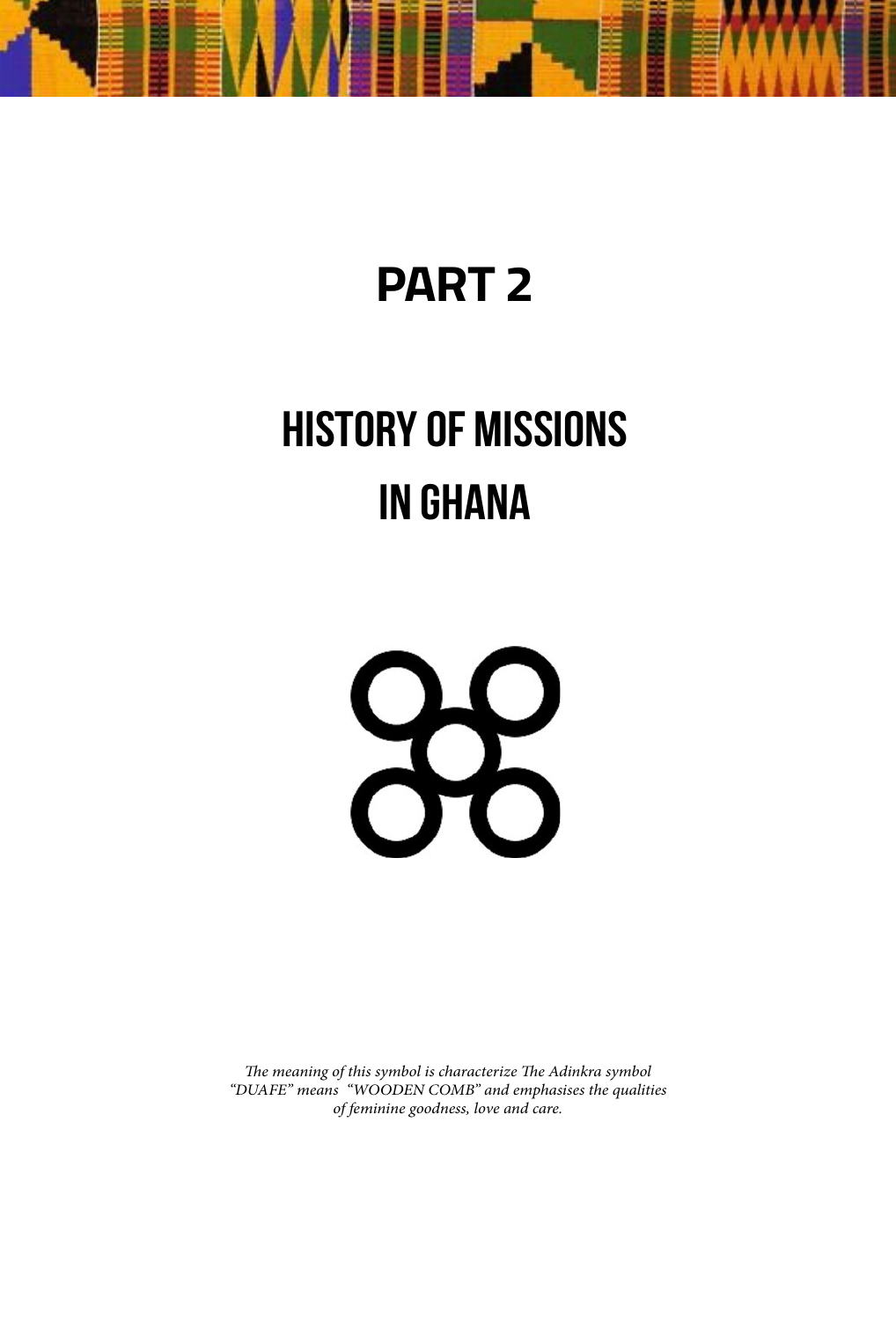

### **NEWBREED MISSIONS INTERNATIONAL** THE NORTHERN SECTOR

# VISION202 & BEYOND

## "GO LABOUR ON"

**Ghana Missions Handbook** – Past. Present. Future. Taking the GOSPEL to the RURAL World «Winning Souls \*Making Disciples **\*Planting Churches** 

0244715821 / 0503891084

# **THE** CAMPAIGN

# Campaign to "GO LABOUR ON"

in rural, remote and deprived communities in the MION and **GUSHIEGU** Districts of the Northern Region of Ghana.

#### FIVE YEARS STRATEGIC PLAN: "TAKING EVERY HOUSE TO WIN EVERY VILLAGE"

- . Five years of Winning Souls and making disciples in Rural and Remote Communities .Planting 200 House Churches
- . Raising and Training 100 indigenous Missionaries
- .Building Ten Churches buildings in ten selected remote communities
- . Providing 50 Motorcycles for 100 indigenous Missionaries at a current unit cost of 4600gh, subject to price increases

### BE A PARTNER OF "SENDER'S OF MISSIONARIES"

Today and Donate a regular monthly amount of C50.00,<br>C100.00 or more to help seek the lost, rescue the perishing<br>and provide care for the dying in rural, remote and deprived<br>communities in the Northern Region.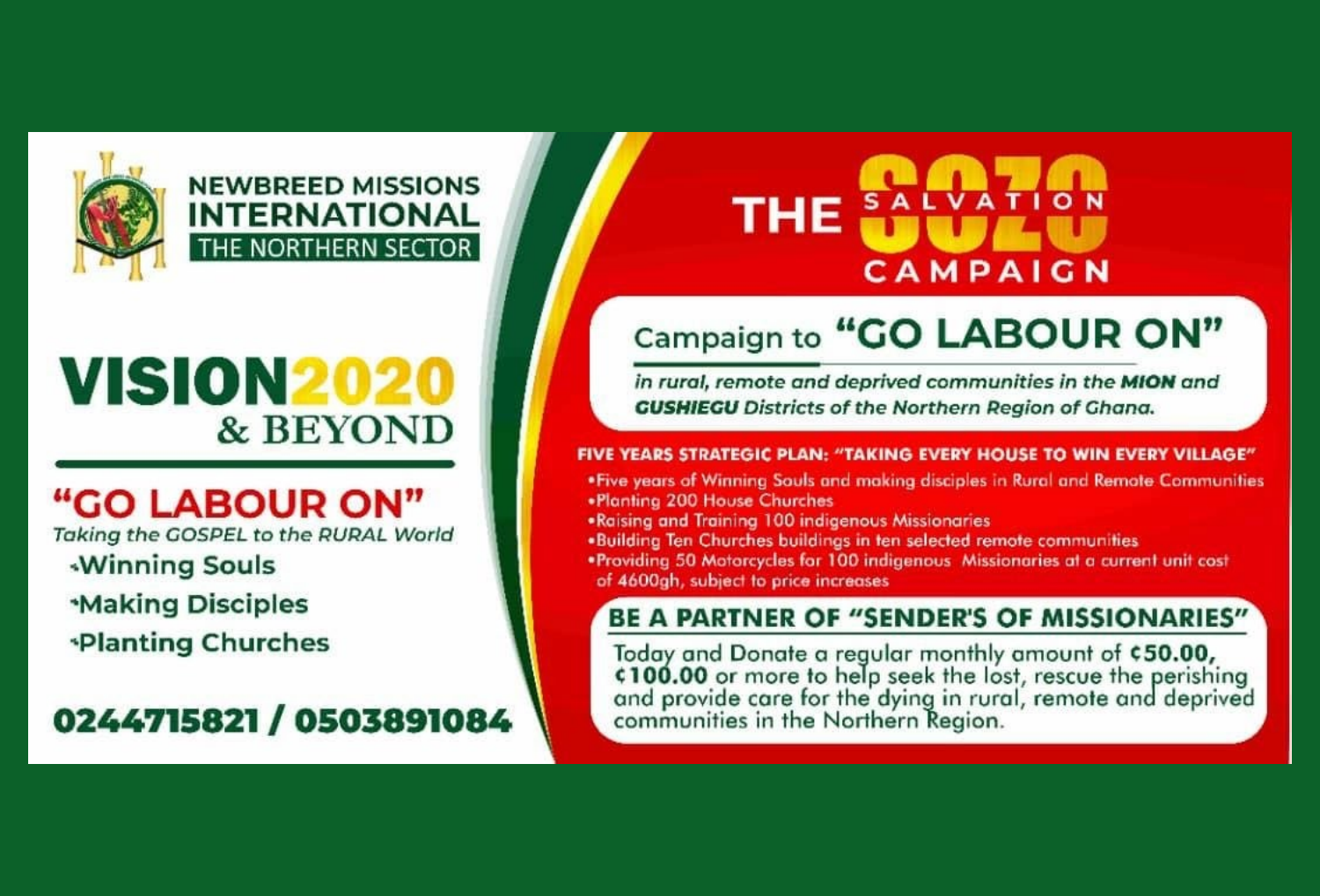## **REACHING THE GOLD COAST – A HISTORICAL SKETCH OF THE HISTORY OF MISSIONS IN GHANA**

#### **Godwin Kofi Ahlijah**

#### **Introduction**

issionary activities in Ghana formerly known as the Gold Coast have come a long way. They have been the channels of Western influence, origin of good education and healthcare, and a base for raising leaders not only for the church but also for economic development. The introduction of Christianity in the mid-fifteenth century also marked the birth of other problems that have been affecting modern mission activities in the West African sub-region, both explicitly and implicitly.

There is no doubt at all that the work and sacrifices of these early missionaries contributed to the development of Ghana. The early missionaries were instrumental in helping to build Ghana through the establishment of mission schools that have trained many renowned citizens. The products of these schools have served and still serve in various positions of influence both in Ghana and beyond. Notable amongst them is the former United Nations Secretary General, Kofi Annan who had his second cycle education in Mfantsipim School, founded in 1876 by the Wesleyan Missionaries in Cape-Coast. The holistic training from these missionary schools indirectly promoted the feeling of self-governance, which culminated in the struggle for, and eventual independence of Ghana from colonial rule.

A brief overview of Missionary work in Ghana reveals that, the earliest missionaries to the Gold Coast were the Roman Catholic Franciscan Friars who accompanied the Portuguese traders in 1482. The primary aim of these missionaries was not to evangelize as such. They came as chaplains to the Portuguese

#### traders.

This Article looks at how Christianity eventually was established in the Gold Coast and the succession of the various missionary groups and individuals.

#### **Earliest Contact Between Western Europe and the Gold Coast**

From the first half of the fifteenth century, Portuguese explorers began to visit the Guinea Coast, and by 1471 they had reached the coast of modern Ghana. For about two centuries they stayed on the coast mainly for trading purposes and made a permanent impact on the places where they had settlements. In time, other European traders followed the steps of the Portuguese to share in the rich trade with the people of the Guinea Coast.

A Permanent mission station was not established until 18th December 1828 when missionaries from the Basel Society (Karl Salbach, Gottlieb Holzwarth, Johannes Gottlob Schmidt) came to the Gold Coast. They initially settled at Christiansburg, Accra and later moved to Akwapim ridge for climatic reasons. The Wesleyans followed the Basel missionaries in 1835. They established their station at Cape Coast, the Central Province.<sup>1</sup>

The German Bremen Society arrived on the 5<sup>th</sup> of May 1847. They first stayed in Cape-Coast and then later settled in the Trans-Volta area.<sup>2</sup>

The Roman Catholic Missionaries followed in 1880 and settled in Elmina.<sup>3</sup> In 1898, the African Methodist-Episcopal (AME) Zion Mission, an Afri-

<sup>&</sup>lt;sup>1</sup> Larbi, Kingsley E., 2001. Pentecostalism, The Eddies of Ghanaian Christianity. Centre for Pentecostal and Charismatic Studies, Accra-Ghana. p.16

<sup>2</sup> Agbeti, J.K., West Africa Church History, Christian Missions and Church Foundations: 1482-1919, Lieden E.J. Brill, 1986. 81

<sup>&</sup>lt;sup>3</sup> The pioneer missionaries FRS. Augusta Moreau and Eugene Murat arrived on Pentecost Tuesday, 18<sup>th</sup> May, and 1880. Helena Pfann, a Roman Catholic Historian stated that, the Catholics

found it difficult sending missionaries to the Gold Coast because of the ravages malaria was causing among the Europeans on the Coast. ; Agbeti, J.K. 81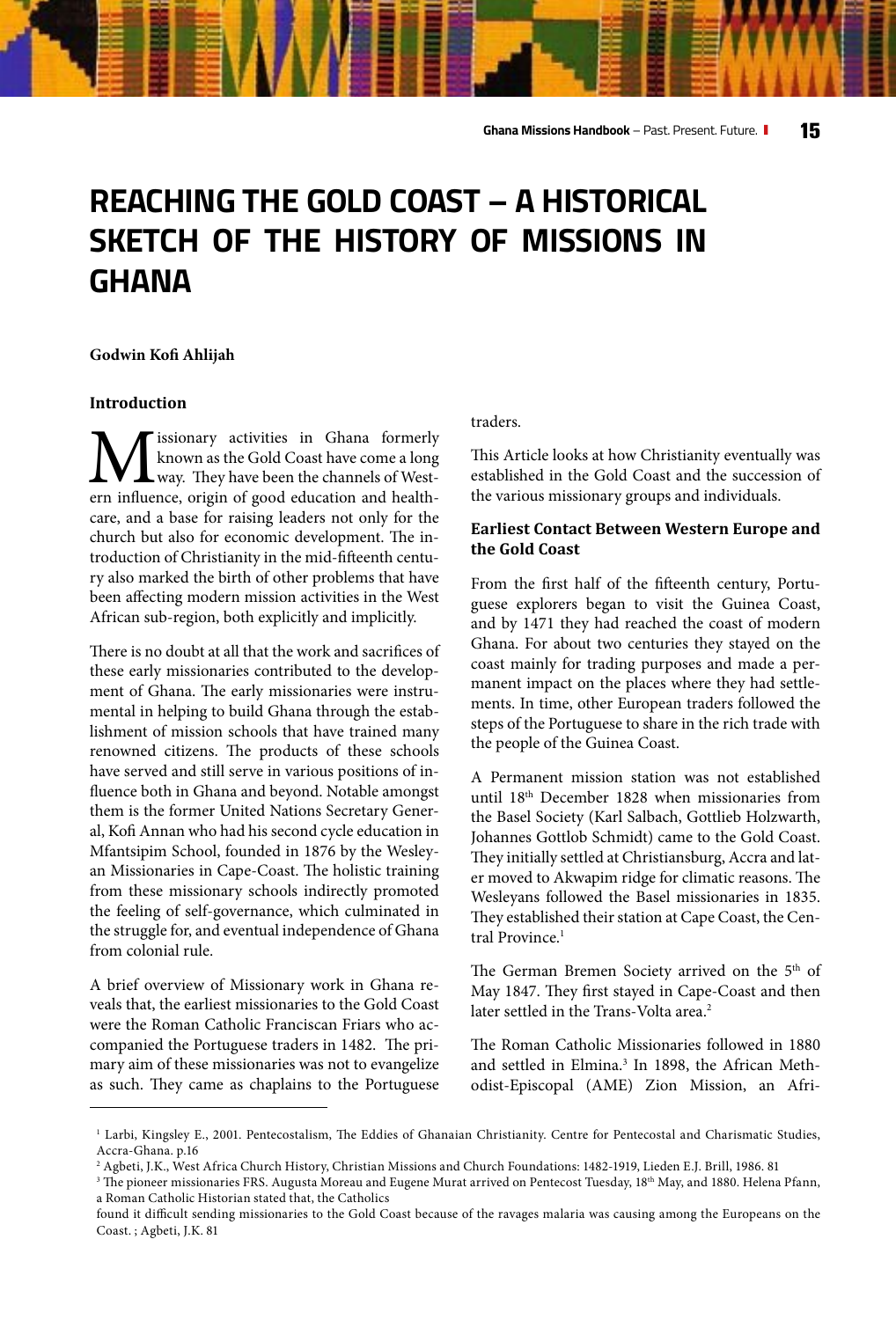can-American group followed.4 The Anglicans came in 1906 and started their missionary activities again.<sup>5</sup>

The world wars disturbed missionary activities in Ghana (the Gold Coast) for some time. The Bremen Missionaries in Ghana were deported in 1916 from the Trans-Volta area. The British Colonial authority also expelled the German Basel Missionaries in 1917 during the First World War over fear of perceived German missionary influences and potential German military spying from Nsaba, then a very strong German Missionary post in the dense tropical forest of Ghana.

For a short while the institutions were left without management until 1919 when the Scottish mission arrived to take over their institutions. Although the deportation of the Germans was regarded necessary for the conduct of the war, Governor Guggisberg of the Gold Coast later described it as "The greatest blow which education in this country has ever suffered".

When the Basel missionaries returned to the Gold Coast in 1926, various efforts were made by the representative of the Scots and Germans to foster closer cooperation and understanding between the missionaries of the two missions.

The incarceration of the German Nationals of both Basel and Bremen missions in 1939 during World War II saw the Scottish missions assuming full responsibility of the Ewe (Evangelical) Presbyterian Church.

Denominational competition became a subtle problem for the churches. The Wesleyans began their work at Cape-Coast, and although they were active in the rural areas, their main strategy was to settle first in the large urban centers before moving to the interior. Smith notes that when the Wesleyans began the spread from Accra into what was considered the traditional mission field in Akwapim and Akim, this for some time caused much concern

in the Basel circles. Discipline was made more difficult as, "Presbyterian members under censure often made their way to rival missions". Another point of conflict was the use of English language in the Wesleyan Schools as opposed to the use of vernacular by the Basel mission. The use of English was said to have attracted young people to the Wesleyans.

The 1880's saw the Roman Catholic missions competing for members in the original territories of the Wesleyan and Basel missionaries. Within twenty-five years, the Roman Catholics established missions in Elmina, Cape-Coast, Accra, Keta and Navrongo. "Thus, from the east and west sides of the country, the Roman Catholics entered the traditional Basel and Wesleyan spheres of activities".

#### **Reasons for the European Journey**

Several reasons caused the Portuguese explorers to sail round the continent of Africa. In addition to their desire to bypass the Muslim sphere of influence in what is today the Middle East and find a new sea route to the Far East, there were several other reasons.<sup>8</sup> The most important reason was economic; they wanted to have a share in the rich trade with western Sudan without having to use the trans-Sahara routes, which for centuries were controlled by the North Africa Berbers and other Muslims.

9 According to Buah, Portugal being a strong Christian country also aspired to reduce the Muslim influence, which was spreading fast in western Sudan. If successful in this enterprise, the Portuguese would not only have been in the position to gain a hold on western Sudanese trade but could also convert the people to Christianity.<sup>10</sup> Thirdly, the exploration was prompted by the spirit of enquiry and enthusiasm for knowledge that was sweeping across Europe at this time of renaissance.<sup>11</sup>

The Portuguese arrived in 1471, and for 11 years

<sup>10</sup> Buah, 65

<sup>4</sup> Agbeti, J.K.147

<sup>5</sup> Larbi, Kingsley E, 2001: Pentecostalism: The Eddies of Ghanaian Christianity. Centre for Pentecostal and Charismatic Studies, Accra-Gh

<sup>6</sup> Larbi, (ibid) p.17

<sup>7</sup> Larbi, Kingsley E, 2001: Pentecostalism: The Eddies of Ghanaian Christianity. Centre for Pentecostal and Charismatic Studies, Accra-Ghana. 17

<sup>8</sup> Buah, F.K.1998: A History of Ghana (Revised and updated). Malaysia: Macmillan. 65

<sup>9</sup> Buah, 65 see also Hildebrandt, Jonathan. 1987: History of the Church in Africa. African Christian Press. Achimota. 59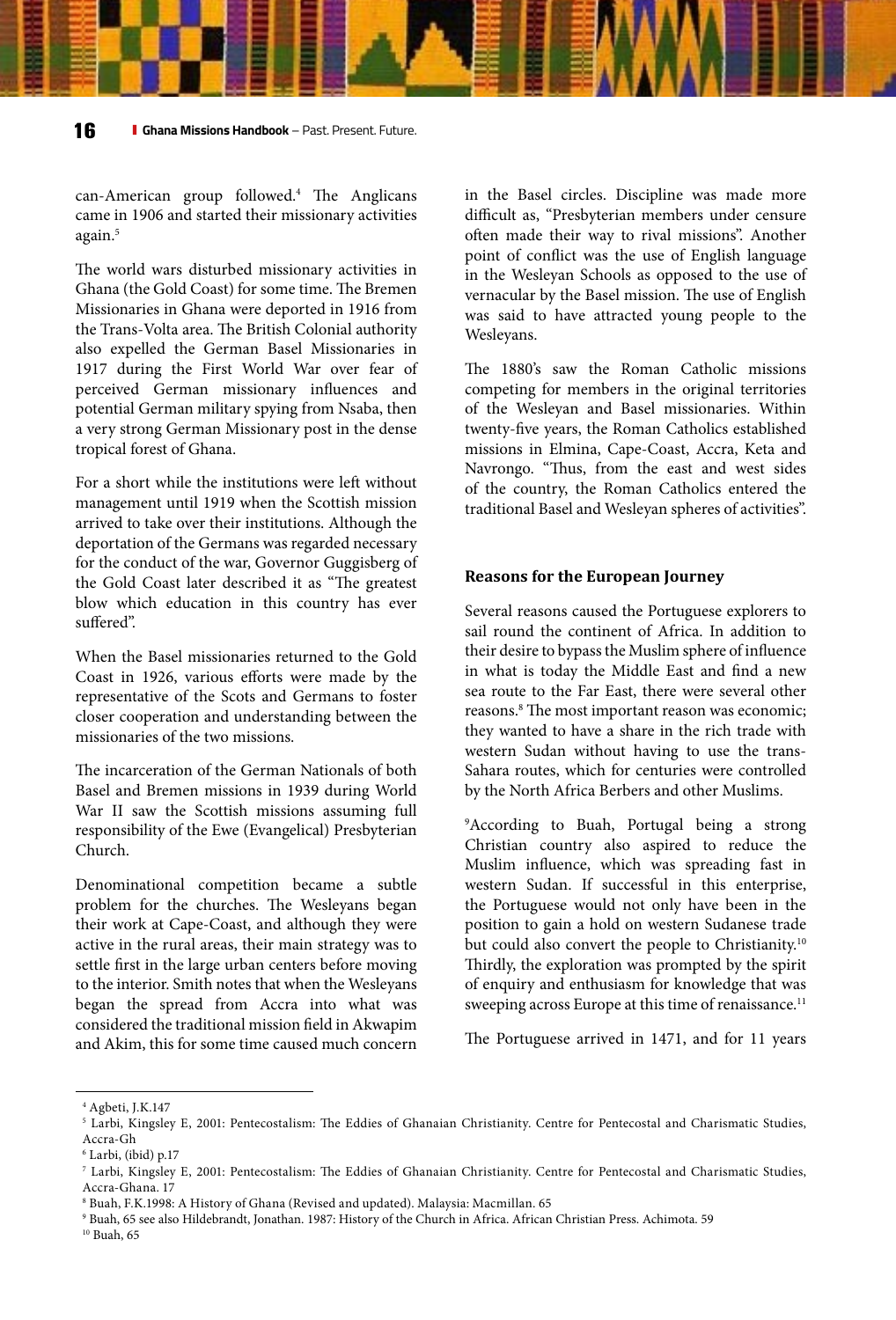were engaged in trade with the people of Edina, which they named El- Mina (the gold mines) because of the abundant gold they found there and its surrounding areas. Becoming convinced that the prospects of trade were very good; they obtained a piece of land from the King of Elmina, built a magnificent castle in 1482 near the mouth of the River Benya, and named it Sao Jaogo (or St. George). To this day the castle (with later modification by the Dutch) has remained the greatest memorial of Portuguese activities on the Western Coast of Africa.

For well over a century, the Portuguese enjoyed a near monopoly in the prosperous trade on the coast of Guinea, but in the course of the sixteenth century, other Europeans entered into the trading scene. The formidable challenge posed by these other European merchants; especially the Dutch and the English compelled the Portuguese to leave the Gold Coast (Ghana) and many of their other trading posts along the Guinea Coast. The early attacks on the Portuguese monopoly were sporadic, as the other European competitors lacked the backing of their home governments. In due course, however, their home governments welcomed the advantage of giving their adventure-merchants patronage. They began to enjoy the results of their operations on the west coast.

Anticipating failure in their repeated attempts to find alternatives to routes to the Far East, which would help them avoid the sphere of influence established for Portugal and Spain by the treaty of Tordesillas (1494), the English entered into a competition in an attempt to obtain a share of the Guinea Coast trade. In 1553, the year the English adventurers Willoughby and Chancellor were fruitlessly searching for a Northeast passage to the east, an English expedition led by Captain Thomas Wyndham reached the coast of Ghana. Continuing their exploration as far as the Niger delta and Benin, Wyndham and his men returned to England with a quantity of gold, silver and other valuable Guinea commodities such as pepper.

Other English men such as John Hawkins followed Wyndham in 1562, 1564 and 1567, and took home slaves. Another English explorer was Francis Drake, who became famous for his successful circumnavigation of the world from 1577 to 1580.

These early successful visits created an interest in England in the 'golden' trade that the Gold Coast offered. Merchants then began to go out to the Gold Coast. They first made a settlement in Cape-Coast, where they built their first fort in 1664. From here they spread their influence to several coastal towns, including British Komenda and Anomabu. The firm establishment of the British in these places resulted in strong rivalry between the Dutch and later, other European merchants.

The greatest challenge to the Portuguese monopoly in Ghana came from the Netherlands whose traders began going out to the Guinea coast in 1593. Within half a century they had forced the Portuguese to capitulate and withdraw from Ghana. The Netherlands merchants intensified their trading activities along the Guinean Coast, including the 16 supply of slaves to the Portuguese in the New World. Other Europeans were also attracted to the wealth of the Gold Coast, now Ghana, from the mid seventeenth century onwards: the Danes (1642), the Swedes (1647), and the Bradenbergers (1682).<sup>12</sup>

#### **SUCCESSION OF MISSIONARIES TO THE**

#### **GOLD COAST**

The Roman Catholic faith was the first to be introduced. This was followed by the Society for the Propagation of the Gospel (SPG), later renamed the Anglican Church. The next important Christian sect was the Presbyterian Church, introduced by the Basel Missionaries Society and then the Bremen Mission. They were followed by the Wesleyan (now Methodist) Church. The last of the mission churches established in the nineteenth century was the American Methodist Episcopal (AME) Zion Church.13 It is worth acknowledging the efforts of the Moravian missionaries who also came to the Gold Coast in 1732 from the Danish Island of St. Thomas even though their work ended fruitlessly after sowing eleven (11) precious human seeds in the soil of Ghana.<sup>14</sup>

<sup>&</sup>lt;sup>11</sup> Buah, 65

<sup>&</sup>lt;sup>12</sup> Buah, F.K. 1998: A History of Ghana (Revised and updated). Malaysia: Macmillan. 68-69

<sup>&</sup>lt;sup>13</sup> Buah, F.K. 1998: A History of Ghana (Revised and updated). Malaysia: Macmillan. 132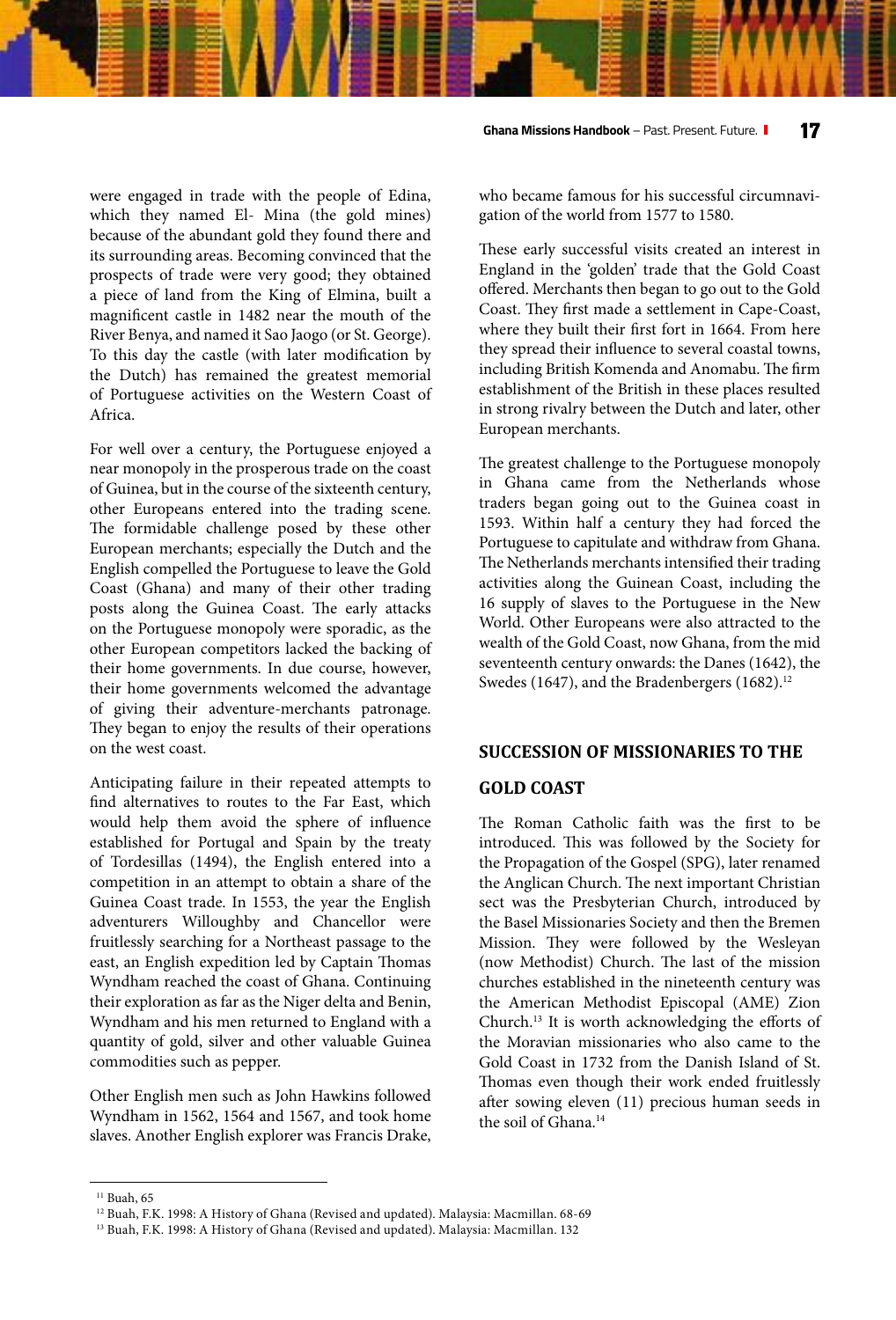#### **The Catholic Missionaries**

Apart from the economic gains, one of the important goals that urged Portugal, a fervent Catholic Nation, to embark upon the sea voyage to the African coast and beyond was the promotion of the Catholic faith in these new lands. In the company of the merchants on the Coast were priests, who initially served as chaplains to the merchants. On 20<sup>th</sup> January, 1482, the first public mass was said at Elmina. The priests soon started making converts among the people of Elmina and other immediate districts and in 1503, the Chief of Efutu and about 1,300 of his subjects received baptism. In 1534, the country was made part of the diocese, with headquarters on the Island of Sao Tome. In succession, three different orders of Monks were assigned to the country to open mission stations but, in the eighteenth century, the Catholic Church in the Gold Coast went into oblivion; it was revived in the second half of the 19<sup>th</sup> century.

The decision to re-establish the Catholic Church had some support from Sir Garnet Wolseley, the Governor and the military leader of the Sagrenti War of 1874. It was also influenced by another colonial official, a Catholic who worked in both Ghana and Nigeria, who enthusiastically promoted the idea of inviting Catholic missionaries to Ghana. He was James Marshall in whose honour the Knights of Marshall in Ghana and other parts of West Africa was founded.

For some time, Kumasi was considered for the headquarters of the Church in Ghana, however, Elmina was chosen. On the 18<sup>th</sup> of May 1880 the first two priests of the Society of the African Mission (S.M.A) founded in France in 1856 arrived at Elmina. Like the earlier missionaries of the other churches, the priest did not survive long. One of them, Father Eugene Murat, died barely three months after his arrival and the other Father Augusta Moreau, six years afterwards. Undaunted by this setback, the S.M.A sent out other missionaries. In 1897, the church moved its headquarters from Elmina to nearby Cape Coast, probably because Cape Coast although no longer the capital of the country had become the provincial headquarters of the colony's political administration.

From 1900, the Catholic Church spread rapidly not only to the south of the country, but also the Asante/Bono-Ahafo and Ewe lands. This success was attributed to the hard work of the fathers of the SMA. In 1939 another group of missionaries, the Society of the Divine word (S.V.D) arrived to work at the present-day Greater Accra and Eastern Regions.

Missionaries commonly known as the White fathers, who entered the evangelical scene from present day Republic of Burkina Faso, pioneered the establishment of the Catholic Church in the Northern and Upper Regions. After initial problems arising from the refusal of permission by the British Colonial authorities, largely because the New Missionaries were French nationals, the White Fathers were finally allowed to open their first mission station at Navrongo in 1906.

For some time, the British colony again placed obstacles on the development and expansion of the church in the North, particularly in the Upper West Region. After a period of struggle, the White Fathers were given permission to operate throughout the north and they created an ecclesiastical province in 1950. By 1980 the Catholic Church had become so well established that, in addition to two archbishops at Cape-Coast and Tamale, it had bishops in Accra, Sekondi-Takoradi, Keta-Ho, Kumasi, Sunyani, Wa and Navrongo - Bolgatanga, all nine leaders being Ghanaians.15 Recently, the Archbishop of the Cape-Coast diocese, Arch Bishop Appiah Turkson was elevated to the sacred position of a Cardinal.

#### **Anglican Missionaries**

In response to requests made by the Royal African Company trading on the coast of Ghana, the society for the Propagation of the Gospel (S.P.G) of the Church of England (Anglican) sent out the first chaplain, the Rev. Thomas Thompson, who arrived at the Cape-Coast castle in 1752. Except for the few visits he made to the other English settlements like the Anomabo Castle, Rev. Thomas Thompson confined himself to working in Cape Coast where he made some conversions among the Mulattoes. In less than 5 years, he was compelled by poor health, to return to England. Being convinced that the success of the Church in the country would depend on the native clergy, Thomas Thompson had, in 1754, sent three boys to England from Cape

<sup>&</sup>lt;sup>14</sup> Addae, Kwame Divine. 2003: The Influence of Episcopalism on Charismatic/ Independent Churches in Ghana.An unpublished dissertation for Masters in Divinity (ITS). 26- 28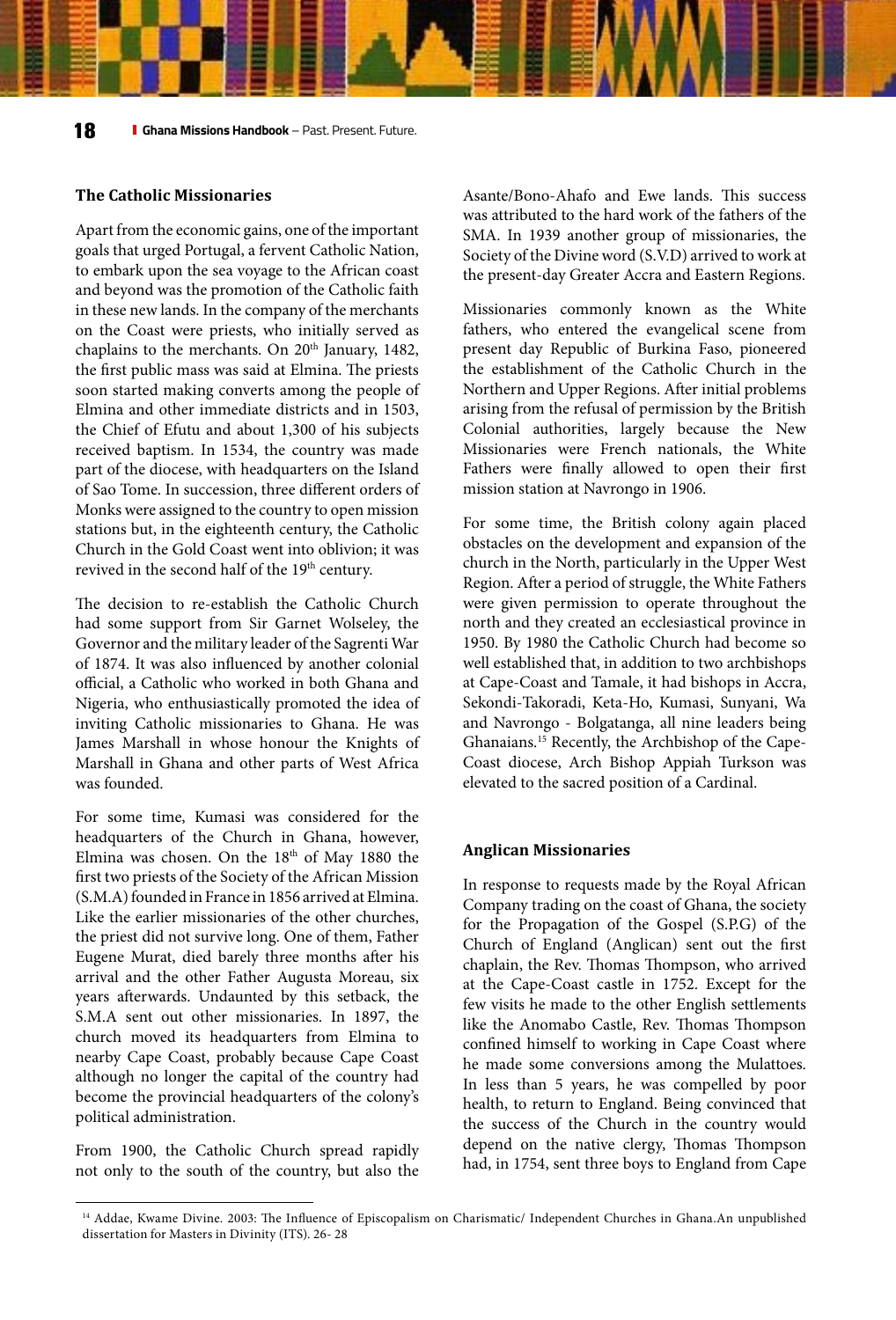Coast for training. Two of them died. The third Philip Kweku (anglicized as Quaque), was ordained priest of the Anglican Church and returned home in 1765. Like his patron Thomas Thompson, Rev. Quaque's activities did not extend beyond the Cape-Coast Castle. His converts were mostly mulattoes. However, by his death in 1816 Philip Quaque had laid a firm foundation. As headmaster, for Cape-Coast castle school, a number of the nineteenth century Cape Coast castle intelligentsia received their first cycle education.

Throughout the nineteenth century, the SPG church on the Coast was dormant, and in 1905 when new missionaries arrived, there were only four coastal congregations: a colonial chaplaincy at Cape-Coast and Accra, a station at Axim started in the late 1890s and a small congregation at Sekondi comprising Yoruba members.

Unlike the other Christian churches, the Anglican Church does not have many centers in rural communities. The relatively few mission stations in the rural districts owed their foundation to certain groups of laymen. Among such people was the "Prophet' John Swatson of Beyin in Nzema, a disciple of Prophet William Wade Harris, a Liberian national who led a religious movement across the Ivory Coast into Western Ghana. With a band of Catechists, Swatson established congregations in different places in the South western part of the country, including the Sehwi district.

In due course, these congregations were absorbed into the Anglican faith. Another group of Anglicans derived their origin from Yoruba workers and traders in the mining centers. These communities established their own congregations of the Church Missionary Society (CMS) brought over from their native Nigeria. As the C.M.S was an offshoot of the Anglican Church, the S.P.G missionaries in the country extended their missionary work to the Yoruba foundations. Some Anglican congregations also owed their foundation to leaders under censure imposed by their mother churches, particularly the Presbyterian Mission, which in the early days unlike the Anglican Church was unduly inflexible to their members' participation in some harmless traditional rites, festivals and social activities like dancing.

It is worth noting that perhaps the greatest source

of strength that helped the establishment of the Anglican Church, especially in urban communities, was the official patronage given to the Church. The elite gained some prestige from their membership of what, in the British colonial days, was virtually the 'established church'. Also, people who attended the 'Government Schools' were often trained with the Anglican bias for the Anglican Church.

Despite the advantages it enjoyed over the other missions, the Anglican Church, for lack of adequate missionaries and local clergy, did not spread as widely as the other denominations. By 1990, the Church's two bishoprics in Accra and Kumasi were still part of the West African Province, although headed by the Archbishop resident in Koforidua in Ghana.16

#### **Basel and Bremen Missionaries**

There are two groups of Presbyterian Churches in the country: The Presbyterian Church of Ghana with headquarters in Accra and the Evangelical Presbyterian Church with its own headquarters in Ho in the Volta Region. Early attempt to establish the churches in the country from continental Europe, including the United Brethren of the Moravian Church, did not yield permanent fruits. It was not until the second decade that a fresh start was made by the Swiss Missionaries.

Taking advantage of a request made in 1826 by Major de Richelieu, the Danish governor of the Christiansburg Castle in Accra, the Basel Missionary Society in Switzerland offered four missionaries for service in Accra. After training and ordination in Denmark the four missionaries arrived at Osu, Accra on 18th December 1828. As was to happen to all the early missionaries of the other churches, the tropical climate had a heavy toll on their lives; within the first seven months of their arrival, 3 of them had died, and the fourth died not long after. In March 1832, three other missionaries arrived on the coast.

The group included Rev. Andreas Riis, the only one who survived. Owing largely to health reasons, Riis left the Christiansburg and opened a station at Akwapim Akropong. Whiles returning to the Christiansburg for a brief period, Andreas was recalled home. Meanwhile two other missionaries

<sup>15</sup> Buah, F.K. 1998: A History of Ghana (Revised and updated). Malaysia: Macmillan Publishing Limited. 6 132-3

<sup>&</sup>lt;sup>16</sup> Buah, F.K. 1998: A History of Ghana (Revised and updated). Malaysia: Macmillan.134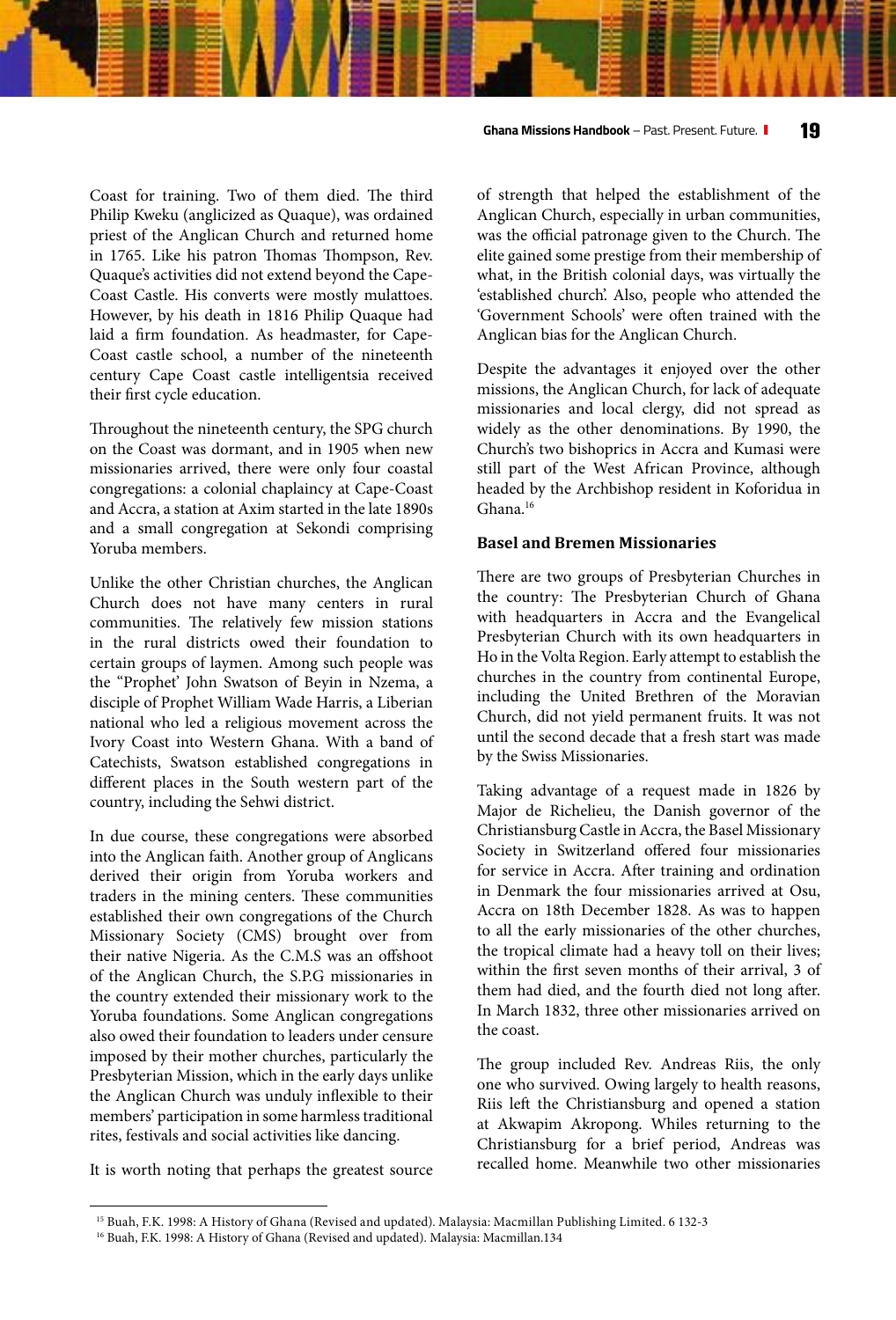had arrived on the coast in 1837; they like their predecessors did not survive the climate.

The Rev. Andreas Riis returned to the country with two other pastors, George Thompson, a West African trained in Basel, and the Rev. Widmann. Also in company with Riis was a group of twenty-four West Indians, who were not only to help in spreading the gospel but also to become an example of Christian living in Akropong. Some of their descendants, the Halls at Akropong and the Clerk's at Osu, Accra, became the leading ministers and Christians in the Presbyterian Church.

Having been reported to the Basel Missions in Switzerland by newly arrived missionaries for dealing in gun and gun powder, and for running a mission plantation worked by slaves who were guaranteed their freedom when they accepted baptism, Andreas Riis was called home for good in 1845. The remaining missionaries carried on, and opened stations in rapid succession in both presentday Greater Accra and the Eastern Regions. Thanks to the Rev. Frederick Ramseyer, whom the Asantes captured at Anum in 1869 and eventually sent to Kumasi as a prisoner, other stations inland were established. These included Begoro (1875), Abetifi (1877) and Kumasi itself.

During World War I the Basel missionaries were expelled from the country. In 1918, missionaries from Scotland arrived, and the Church, which had hitherto been known as the Basel Mission, became known as the Scottish Mission. In the 1920s some of the German missionaries returned. In 1926 the church became autonomous with its own national synod.

As mentioned above, the other branch of the Presbyterian faith was introduced by the North German Missionary Society, and was for many years, known as the Bremen Mission. The pioneer missionary, the Rev. Lorenz Wolf, started the first mission station at Peki in 1847. His two companions died soon after arrival, and he himself died in 1851, having made very few converts. The infant church had a fresh lease of life when the new missionaries opened a mission at Keta in 1853. By 1859, two other stations had been opened, Anyako in the south and Wegbe, near Ho. With funds raised from a trading enterprise in palm oil and cotton, the missionary

built a catechist school in 1864. To assist the Bremen missionaries, some churchmen in the Basel missions were sent to work in parts of the Volta Region. These included the West Indian, Rev. Peter Hall and the Ghanaian mulatto, Rev. Christian Quist. Two others who had a great impact on the area were the Rev. Nicholas Clerk and Daniel Awere.

The Bremen missionaries spread their work to Lome where a mission was opened in 1896. By 1905, one synod with headquarters at Keta served all Ewe communities on both sides of the present day boundary.17

#### **Wesleyan Missionaries (The Methodist Church)**

After the Catholic, the Wesleyan, at first known as the Wesley Mission became the strongest of the Christian churches in the country both in terms of membership and geographical spread. The arrival in the country of the early Wesleyan missionaries owed much to the ground prepared in Dixcove in the western region by some products of the Rev. Philip Quaque School in Cape Coast, led by William deGraft, who in 1831 formed the Society for Promoting Scripture Knowledge. Welcoming their request for Bibles and their enthusiasm for promoting the word of God, the Methodist Missionary Society in England sent out to Ghana the Rev. Joseph Dunwell, who arrived at Cape-Coast on 31<sup>st</sup> December, 1834. Both Dunwell and his successor did not survive for long in the inclement climate, as happened to the pioneer missionaries of the earlier churches.

In 1838, the Wesley Missionary Society sent out a missionary who survived the harsh climatic conditions of the country for 52 years. He was the Rev. Thomas Birch Freeman, the son of an English mother and a West Indian Father. Encouraged by Captain George MacLean, 'President' of the English possessions on the coast, Birch Freeman laid the roots of the Methodist Church in the country.

After a successful start, including a trek to Kumasi, Freeman returned to England and came back to the country with other missionaries. One of these was the Rev. Shipman, posted to Accra, to train catechists

<sup>17</sup> Buah, F.K. 1998: A History of Ghana (Revised and updated). Malaysia: Macmillan.135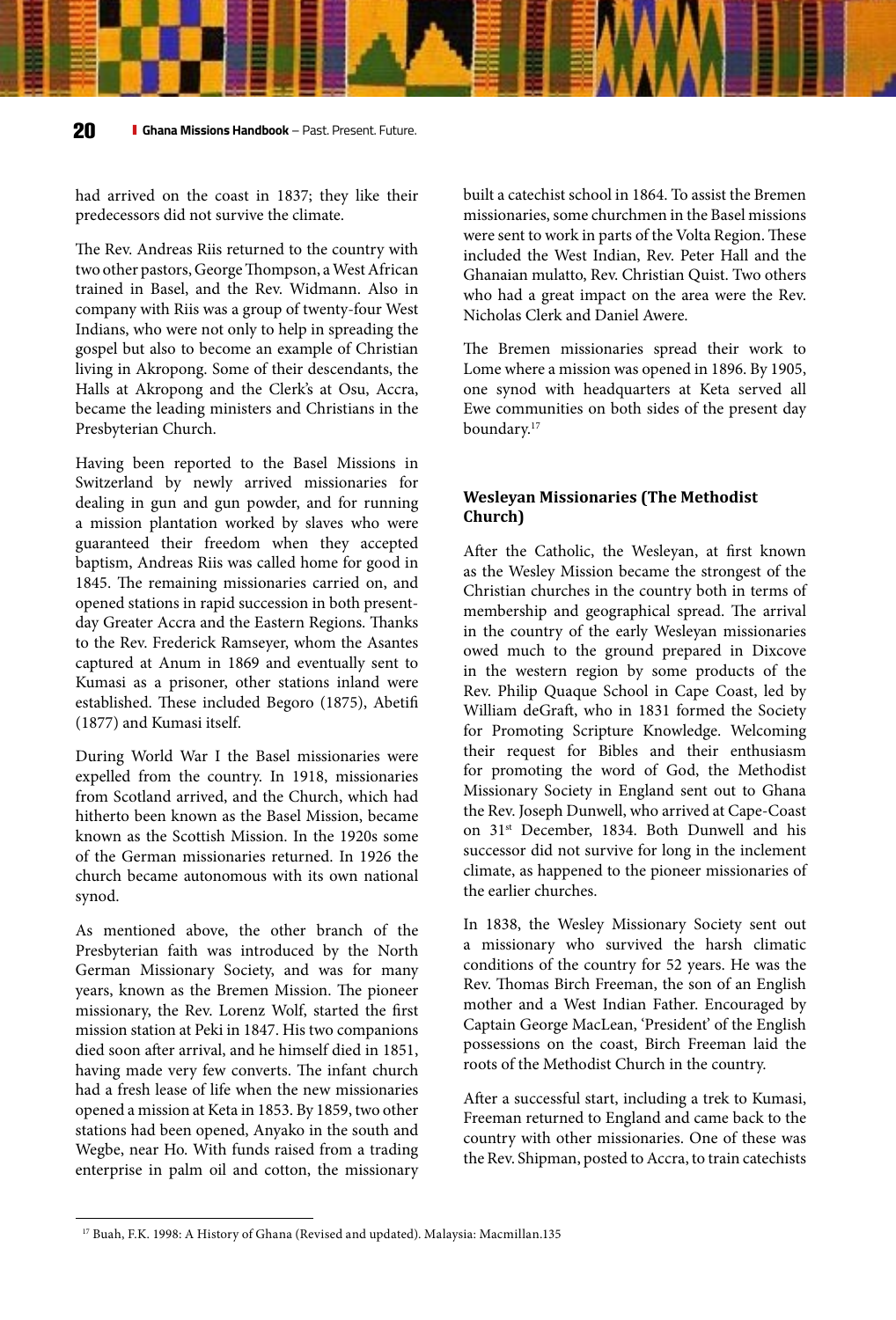and other evangelists. The rest worked at Dixcove, Dominase near Saltpond and Kumasi. Perhaps overambitious Freeman spread his efforts more widely (including Lagos and Abeokuta in Nigeria) than the mission resources could bear at the time. He was relieved of his position as the superintendent of the church and was succeeded by the Rev. William West in 1860. By the 1870's, the church had taken such firm roots that a chairman was appointed. He was Rev. T.R Picot.

Having served the outside church for some time, Rev. Birch Freeman returned to evangelical work, and it is recorded that in the first six months of 1873 he converted and baptized about 1060 souls in Anomabo. In spite of this and similar successes elsewhere, the Methodist Church faced the common problem which beset most European missionaries at the time - ill health and death of ministers. To overcome this problem, the Mission commenced a policy of training local converts in 1877, men and women, fit to carry on the work in the remotest places.

Early in the twentieth century, the Methodist church made efforts to open stations at Tamale and Wa, but faced the opposition of the colonial authorities in the north. The governor ruled against the stand of the Chief Commissioner, Cecil Hamilton Armitage, and in 1913 permission was granted to the Wesley Mission to open a station at Tamale. Barely two years after, the Mission was closed down, due largely to the obstacles that the Chief Commissioner continued to place in the way of the church's success in the north. A second attempt was made in 1920 but it also failed. It was from the 1930s that Methodism began to have some hold in the north. In 1951, the church became independent of the parent church in England, and had its own conference headed by an elected president.18

#### **A.M.E Zion Church**

There were many other Christian denominations with many followers in the Gold Coast. These included the African Methodist Episcopal (A.M.E.) Zion Church, the Seventh Day Adventist church, the Salvation Army and the Lutheran Church. Of these, A.M.E. is not just the oldest but the largest in terms of membership and geographical spread. The Zion Church has more in common with the Methodist Church than any other denomination. Unlike all the other churches the A.M.E Zion church has its roots in the United States of America, from where the first missionary, Bishop J. Bryan Small, came to the country and opened the first mission station at Keta in 1896. Today this Church comprises two Zonal units, the Western and the Eastern, each are with a deputy Bishop.<sup>19</sup>

#### **Assemblies of God**

The Assemblies of God (AG) was the first foreign Pentecostal body to work in Ghana. The Rev. Lloyd and Margaret Shirer, Assemblies of God missionaries in Mosiland (Ouagadougou) crossed over to Northern region of the then Gold Coast in 1931. They found the land ready for missionary activities so they returned to the USA to recruit missionaries. They returned to the Gold Coast in September, 1931 with the first recruits, Miss Beulah Buchwalter and Guy Hickok. Miss Buchwalter while in the States enrolled at Central Bible College. She returned to the Gold Coast with another worker, Miss Florence Blossom who later on became Mrs. Ed Beck. They initially settled at Kumbungu near Tamale. During the War, it became difficult to recruit couples for the field, so at one time, Miss Beulah Buchwalter and Miss Florence Blossom were the only missionaries on the field. Miss Buchwalter died on the 15th November, 1942 and was buried at Yendi near Guy Hickock.

Health was a problem for most of them. Guy Hickock died within two years of his arrival. Miss Buchwalter had to leave for the Canary Islands in March, 1934 with the hope of regaining her health. Finally, she had to leave for the same reason back to the USA in January, 1935. The Shirers and their team first settled at Yendi on the invitation of the Ya-Naa, King of Dagbon.

The most outstanding of the AG missionaries were Lloyd and Margaret Shirer. The Shirers closely associated themselves with the Northern people "more than missionaries ordinarily do". They served AG until the Second World War when they left the direct service of the AG in order to place their

#### **Ghana Missions Handbook** – Past. Present. Future. **21**

<sup>18</sup> Buah, F.K. 1998: A History of Ghana (Revised and updated). Malaysia: Macmillan.136

<sup>19</sup> Buah, (ibid) p.138.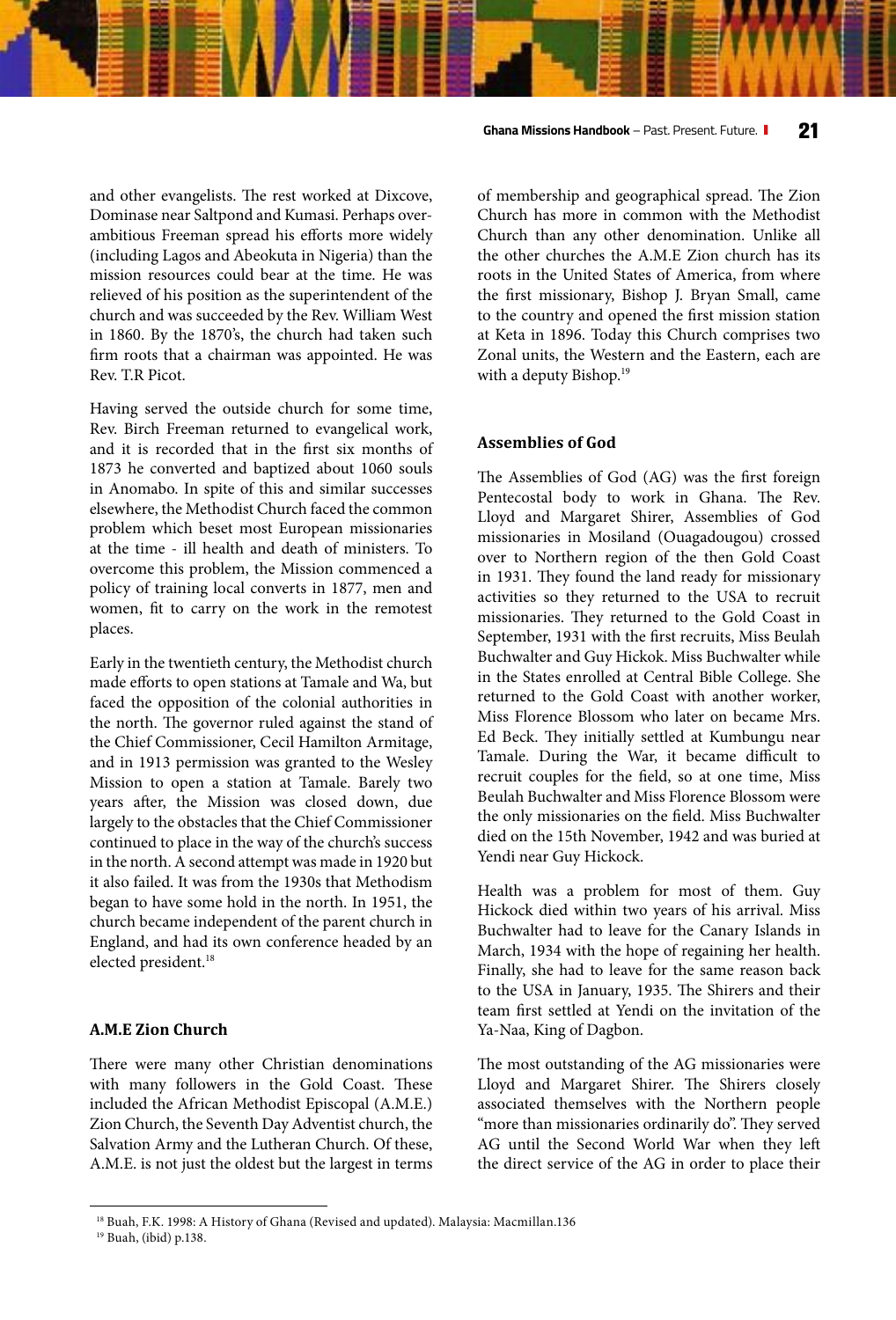services at the disposal of the Department of Social Welfare and Community Development. The Shirers were so popular in the North that the Northern people made Rev. Lloyd Shirer a Chief.

The construction of the necessary facilities for the mission stations and language study were the two main activities of the early missionaries. Stations were built in Tamale, Walewale and Bawku.

Henry B. Garlock joined the AG in 1932, followed by Eric Johnson in 1934. Thelma Godwin came in 1937. The initial mandate was to set up and run the Bawku mission station. When the Godwins arrived in Bawku, a chief was said to have come to them with what appeared like a heart-warming message about the prediction of the coming of missionaries: "This is the Man of God, I saw in my dream. This is the one whom that one with bright light about him said would come and lead us into the truth"

The AG established its first clinic among the Kokomba tribe, about 40 miles Northeast of Yendi in 1948. The Clinic was erected by the McNutts who had gone to the Gold Coast as builders. When they saw the need for medical as well as Gospel work, they went from village to village dressing sores and preaching the gospel. In the first part of 1949, Ozella Reid and Ruby Johnson went to Saboba to work as missionaries. Another clinic was built at Nakpanduri. It functioned under Hilda Eichen and Betty June Shackleton. A third clinic (maternity clinic) was set up at Walewale under Vivian Smiths to augment the medical efforts of the church.

The Kumasi station was opened in 1944; and the Takoradi station was opened in 1945. The Southern Ghana District council was inaugurated in 1950, a year after the inauguration of the Northern Ghana District Council. In spite of AG's early activities in the southern parts of Ghana, the numerical growth up to the 1970s was very slow. One of the reasons could be because, "the Pentecostal element" was less pronounced in this church than the Apostolic Church. The Assemblies of God is a somewhat Puritan Church, leaving individual missionaries much personal freedom to adopt the mission policy they think most suitable."<sup>20</sup>

Unlike other Pentecostal denominations, the work of

the Assemblies of God was heavily dependent upon a western financial and personnel support system. Between 1931 and 1970, about 99 missionaries worked with the missions in various capacities: Typists, clerks, cooks, and building contractors were all included in the list alongside medical personnel, teachers and church planters. It appears the sacrificial lifestyle of the early missionaries like the Shirers, was not followed by later ones. Until recently it was the smallest church among the mainline Pentecostal denominations. As at 1978 it had only 151 churches as compared to 1,209 for the Church of Pentecost, 370 for the Apostolic Church and 255 for Christ Apostolic Church. The actual numerical growth of the Church took place when the organization became less dependent upon American Missionaries. Perhaps the limited numerical strength of this church seems to have influenced the apologetic tone of the following statement:

"Every Assemblies of God Mission and Bible Institute in Ghana is strategically located. Not one fails to serve a specific need. As a result, the actual influence of the Assemblies of God is many times greater than its numerical strength..."21

The organization's achievements are more profound in the areas of health needs of the people and literature development than the area of church planting. It was able to create a vernacular literature and managed to produce a tentative Dagomba version of the New Testament. Assemblies of God in Ghana gained autonomy in 1970 and the first Ghanaian General Superintendent, Elijah L. Namyela Panka was appointed to office the same year. He served until 1986 when S.B. Asore succeeded him.

In 1969, the mainline Pentecostal bodies came together to form an association called the Ghana Pentecostal Council.<sup>22</sup>

#### **Apostolic and Pentecost Missionaries**

The genesis of Apostolic Church and Church of Pentecost in the Gold Coast could be traced to Peter Anim and his Faith Tabernacle Church in 1917.

<sup>20</sup> Larbi, Kingsley E, 2001. Pentecostalism: The Eddies of Ghanaian Christianity. Centre for Pentecostal and Charismatic Studies, Accra-Ghana.p.70-74

<sup>21</sup> AG 1981. The Ghana Story (1931-1981), p.3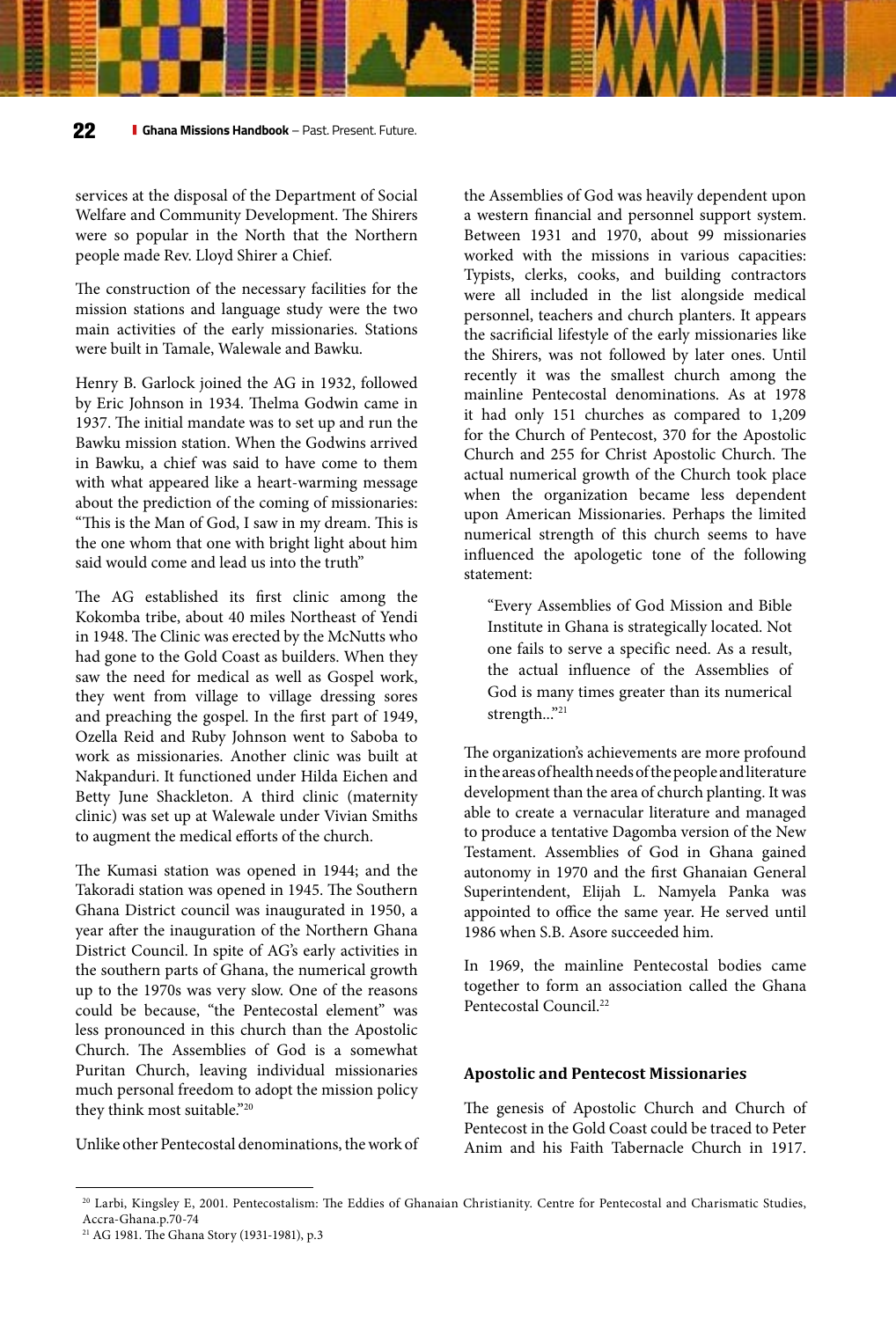Susana Hanson stated in her book

"…in May 1923 at Asamankese, an unusual, spectacular phenomenon took place that had great repercussions on the Pentecostal Movement in the Gold Coast. It is said that whiles some devout members of Anim's movement were praying in a building in the town, a "pillar of fire" was seen resting on the roof. The people in the town who saw the fire raised an alarm and tried to put it off but they couldn't succeed. Therefore, they called the Fire Brigade to come and quench the Fire of the Holy Spirit but they also failed."23

Due to Anim's enthusiasm and evangelistic activities, by 1924, many branches of his church had been opened at the Akwapim district, Coaltar, Asuokyene, Pampanso, Kwahu; others were Teshie, Nungua, Keta, Anlo and the Togoland. A remarkable event that saw the rapid spread of Anim's organization was what was referred to as "Holy Ghost Outpouring". From August 31 to September 12, 1932, Peter Anim launched one of the greatest revivals at Asamankese. Anim recalled that:

"At these meetings a great number of our sisters received mighty baptism of the Holy Ghost, speaking in tongues, prophesying together with the manifestation of all other signs of the Apostolic promises, Acts 1-4; 10:44-46… Prayer was continued and the sisters filled with the Holy Ghost were moved to lay hands on the brothers and some were baptized by the Holy Ghost. Brother Owiredu (junior) and I, received sanctification during the process of the Revival Prayer Meetings…. People who were hungry for the deeper spiritual experience and desirous of receiving the power from on high… arriving from far and near in search of the Holy Ghost Baptism. As a result of practical demonstrations of the work of the Holy Spirit as in the days of the

Apostles and testified by public, many were converted and received the Baptism of the Holy Ghost and left [for] their various towns and villages – propagating the good news." $24$ 

Peter Anim's organization entered into an affiliation with the UK Apostolic Church in 1935. By this time the American Assemblies of God missionaries Lloyd and Margaret Shirer had entered the country across the northern border and had established churches in Yendi, Tamale and Walewale. In 1937, James McKeown and his wife Sophia<sup>25</sup> were sent to the Gold Coast as missionaries of the UK Apostolic Church, to work with Anim's group but they parted company due to some misunderstanding regarding divine healing and the use of preventive and curative medicine. As a result of this contention, Peter Anim disassociated himself from the UK Apostolic Church and founded the Christ Apostolic Church whiles James McKeown continued to work with the UK Apostolic Church until 1953, when he also parted and formed his church, The Church of Pentecost, then known as the Gold Coast Apostolic Church.

Consequently, there were four main Classic Pentecostal Churches in the Gold Coast. These were Peter Anim's Christ Apostolic Church, James McKeown's Church of Pentecost, the Apostolic Church of Gold Coast, affiliate of the UK Apostolic Church, and of course, the Assemblies of God.26

McKeown, when he retired in 1982 had been a resident minister for 45 years. He had also been in the forefront of the apostolic or charismatic ministry (normally called "Pentecostalism") throughout that period. It is pertinent to mention that a great number of the Holy spirit-led spiritual churches in Ghana today are the result of McKeown's organizational acumen and distinguished endeavours.<sup>27</sup>

#### **Conclusion**

Christianity in the earlier days was known for sound

<sup>22</sup> Larbi, Kingsley E, 2001. Pentecostalism, The Eddies of Ghanaian Christianity. Centre for Pentecostal and Charismatic Studies, Accra-Ghana.70-74

<sup>23</sup> Hanson, Susana. 2002: A History of Pentecostalism in Ghana (1900-2002). Accra. Heritage Graphix, 60

<sup>24</sup> Larbi, (ibid)p.104-105

<sup>25</sup> Leonard, Christine. 1989: A Giant in Ghana. New Wine Press.Chichester, England. 23

<sup>26</sup> Larbi, (ibid) p.70

<sup>&</sup>lt;sup>27</sup> Duah, O.K.Alex.2001: Parting Words of Rev. James McKeown. Blessed Publications. Accra. P.11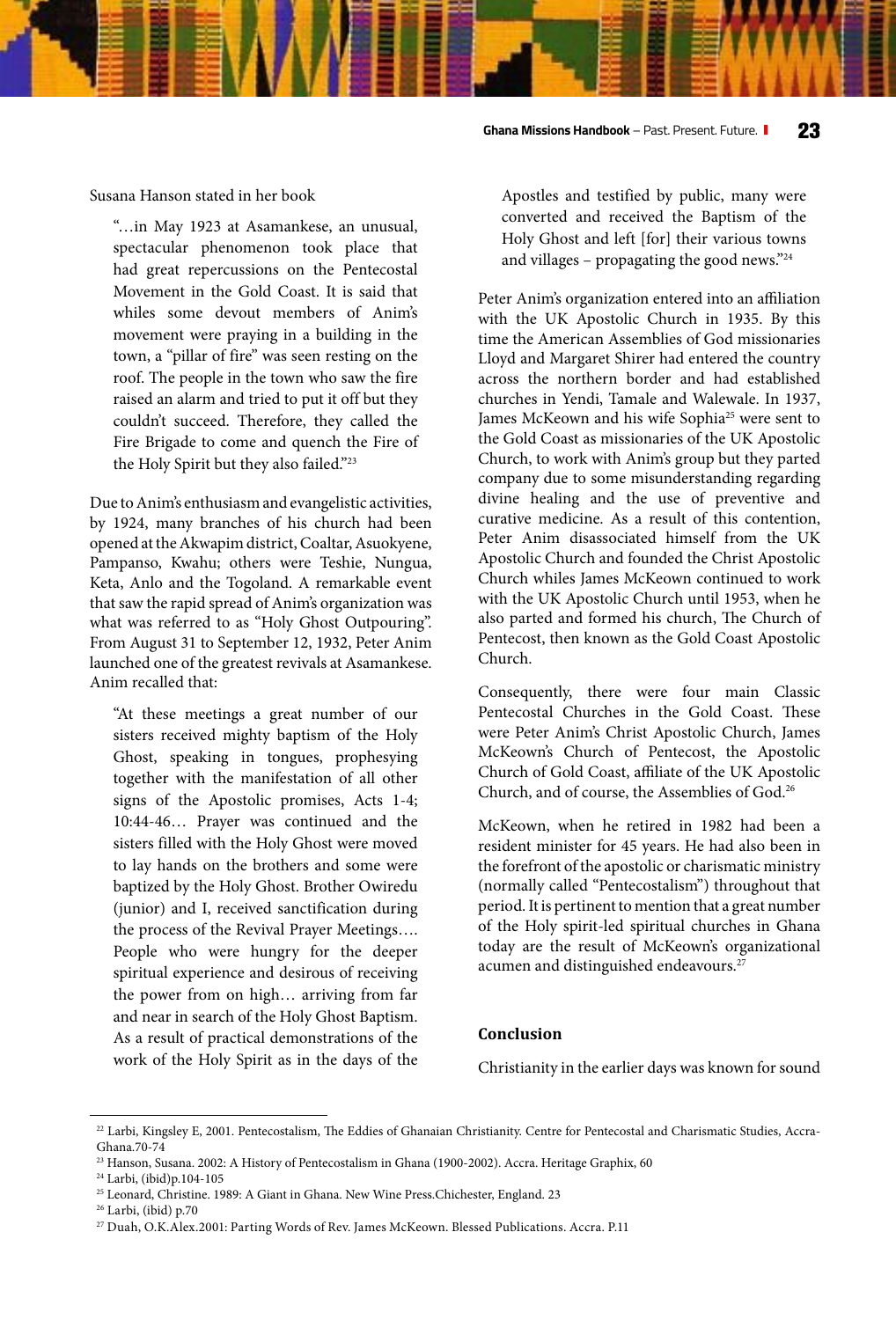

**24 Ghana Missions Handbook** – Past. Present. Future.

doctrine and moral teachings with the purposes of bringing up responsible future leaders in the nation. Currently there are many denominational and nondenominational churches. Some of these churches that have no traces of their foundation from the work of the earlier missionaries have betrayed the sound doctrine and moral teachings. This is largely

due to internal crises and the lack of any formal or spiritual training.

However, the presence of Christianity in Ghana has brought major developments into the land, notable among which is education or literacy and made Ghana a predominantly Christian nation.

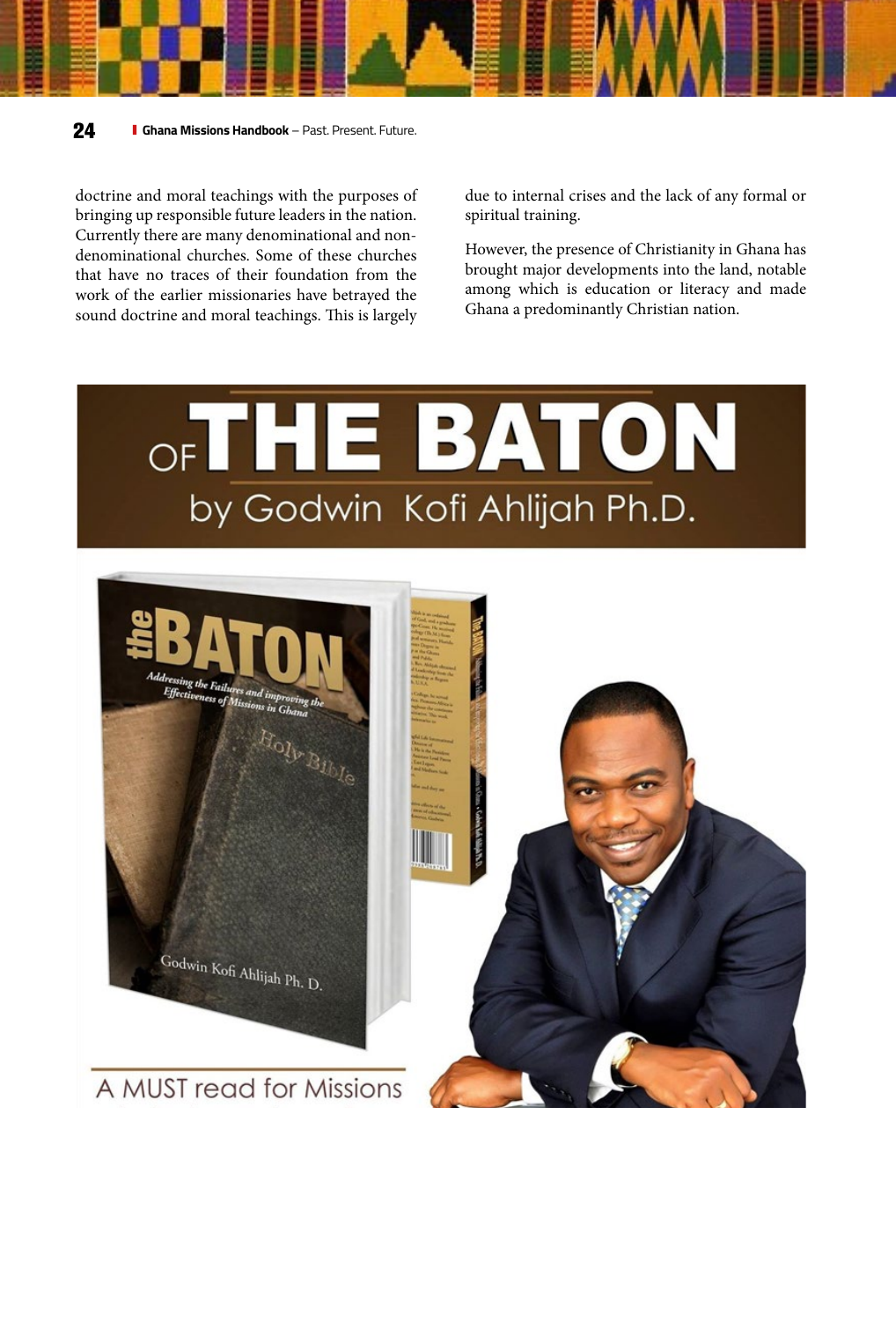## **CHALLENGES AND SETBACKS OF MISSIONS IN GHANA**

#### **Godwin Kofi Ahlijah**

#### **Introduction**

**Even though the early missionaries and the work of missions, in general, have contributed so much to the socio-economic and political lives of Ghanaians, there were some challenges and** work of missions, in general, have contributed so much to the socio-economic and political lives of Ghanaians, there were some challenges and setbacks that the missionaries had to grapple with.

Prof. Omenyo succinctly captures these challenges in this statement:

*"Western missionaries thus encountered the African world view from a background of Christianity embedded in enlightenment, which is perceived as superior to that of the African. This attitude made the effectiveness of their mission a nonstarter".*

This concern was also expressed in Christian Baeta's statement that:

*"The fact that the evangelists and their hearers belonged to such glaringly different racial types; the fact that their cultural backgrounds were so different, the unfortunate association of the colour black in the European superstition; the slave trade, with Europeans being always owners and Africans always the outstanding; the assumptions by the missionaries of a position of superiority vis-à-vis African, which assumption Africans weakly and unprotestingly accepted; the fact that the majority of missionaries to our parts were connected with the movement known as pietism; these and such-like factors determined the policy, which was adopted by all missions practically without exception, of non-amalgamation with, and aloofness from Africa culture".*

These challenges included; the lack of understanding of the existing traditional religion and culture, lack of relevant training of some missionaries who came, especially in cross-cultural issues, syncretism on the part of the natives due to their religious predispositions, and the challenge of keeping missionaries healthy and protected from tropical diseases. The health factor is perhaps the most debilitating challenge the early missionaries ever faced.

#### **The Health Factor**

Various factors were militating against Christian success in eighteenth-century Ghana. The rate of mortality among Europeans on the coast was the most challenging of them all.[1]

From 1828-1838, the first decade of Basel mission involvement on the Gold-Coast for instance, many of their new missionaries were faced with extreme health hazards. Eight out of ten missionaries dispatched died within months or very few years after arrival.[2] If one considers the first 20 years about half the missionaries arriving died.<sup>[3]</sup>Jacobus Captein had a similar frustration when the headmasters Abraham Suurdeeg and Jan Boying of the school he started in Elmina died shortly after taking over the school. This finally brought the school to a premature halt.<sup>[4]</sup>

The disastrous loss of the entire first batch of four missionaries in 1832 caused the committee in Basel to appoint Dr. C. F. Heinz to evaluate the situation. Unfortunately, he also succumbed to fever after just six weeks of arrival. For the next forty years, the leadership never gave a thought to sending a medical doctor to the field.<sup>[5]</sup> The causes were invariable: hepatitis, yellow fever, and malaria. At that time, however, these tropical diseases had not yet been clearly

<sup>[1]</sup> Debrunner, W. Hans: 1967.A History of Christianity in Ghana. Waterville Publishing House. 349

<sup>[2]</sup> Schweizer A. Peter.2000: Survivors on the Gold Coast. Smartline Publishing House. Accra. 90

<sup>[3]</sup> Schweizer A. Peter.2000:90

<sup>[4]</sup> Kpobi, N.A. David.1953: Missions in Chains. Uitgeverij Boekencentrum, Zoetermeer. 151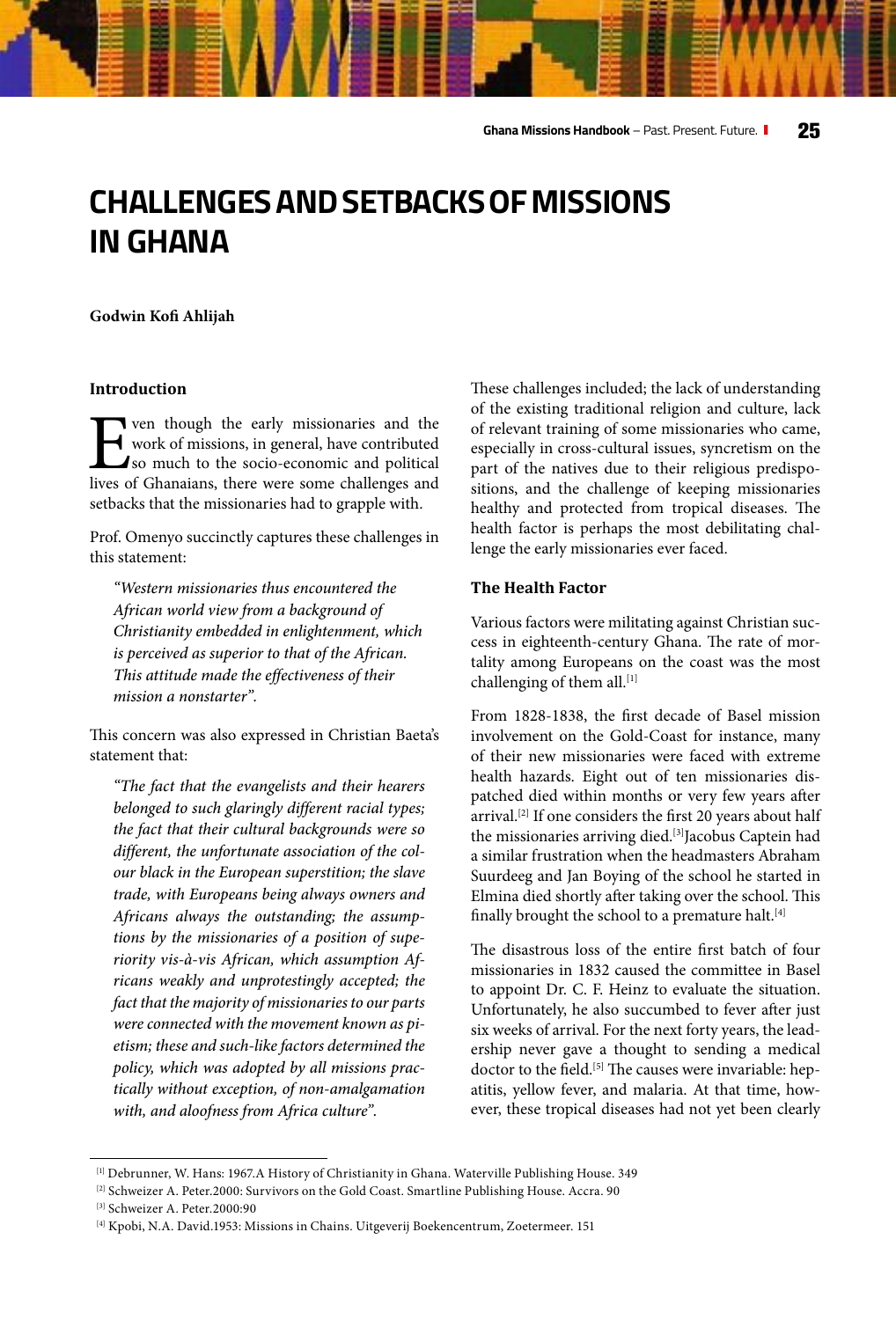identified. They were generally lumped together as "tropical fevers".[6]

#### **Lack of Understanding of African Religion and Culture**

By 1980, about half of Ghana's population was on record as belonging to one or another of the Christian churches, and although the nation could not be regarded as a Christian country, the churches were exercising a remarkable influence on society. But while Christianity brought the country's people undoubted benefits, it also eroded the Ghanaian people's ancestral customary practices, values, and way of life.[7]

As an institution, alien to the people and their religions, introduced into the country by missionaries with very different traditions and culture, the Christian religion made radical inroads into Ghana's culture, beliefs, and other aspects of her social heritage. Much of these, however, after sounder reviews, have been found by leaders of the Christian churches themselves not to be, after all, at variance with the Christian faith and morals.[8]

Instead of adapting the teachings and practices of the Christian religion to suit harmless Ghanaian indigenous values and practices, the early Christian missionaries totally condemned them as 'pagan' and to be shunned by their converts, whatever they considered strange. This contrasts with the "Christianization" of the Roman, Greek, and Anglo-Saxon cultural practices. This situation arose largely from the missionaries' ignorance of the true meaning and significance of certain local institutions and practices. Some of their converts, particularly the over-zealous catechists and other evangelists, who misled them to misinterpret the people's ancestral heritage, were also at fault.<sup>[9]</sup>

African Traditional Religion was labelled with negative and depreciative words like "superstitious" and "magic".<sup>[10]</sup> Consequently, the Christian missionaries, notably the Presbyterians, separated the Christians from the rest of the townsfolk due to many groundless fears of contamination with 'pagan' influences. Hence, they lived in secluded part of the townships known as Salem.

Another innovation, which the Christian churches, introduced concerned marriage. The new institution refused to accept marriage performed according to the people's own customary law and practices, and unless a couple married 'in the church', as it was popularly described, that is, according to the churches own ritual, they were denied important benefits such as Holy Communion and Christian burial rites.[11]

According to Larbi, the western mission agencies coming from the post-enlightenment, rationalistic background, approached the missionary task from this ideological frame of mind. For many in the receptor culture, Christianity was not accepted for its religious value; rather, it was a religion that offered material blessings. To learn to read, to learn something of the ability of the European to control his environment and to evolve a superior material culture, factors which to the African were bound with the white man's worship of Christ, operated as strong motives for announcing oneself as a baptismal candidate.<sup>[12]</sup>

Larbi further observes that the other extreme, which is the denial of the existence of the spirit-force (witches, sorcerers, fetishes, magic, charms, and the local deities) in the missionary enterprise also radically, undermined the work of the missions. In the process, they ended up producing "two-world" Christians with double allegiance.[13] Tite Tienou confirms this in his book "The Theological Task of the Church in Africa" that in practice and privately, all African Christians feel the tremendous burden of carrying at least two cultural loads: the modern or so-called Western culture and the traditional.<sup>[14]</sup>

<sup>[5]</sup> Schweizer A. Peter.2000: 90

<sup>[6]</sup> Schweizer A. Peter. 90

 $^{[7]}$  Buah, F.K. 1998: A History of Ghana (Revised and updated). Malaysia: Macmillan Publishing.139

<sup>[8]</sup> Buah, F.K. 1998. 139

<sup>[9]</sup> Buah, F.K.139

<sup>[10]</sup> Pobee, S. John.1991: AD 2000 and after; The Future of God's Mission in Africa. Asempa Publishers. Accra. 72

<sup>[11]</sup> Buah, F.K. 1998: A History of Ghana (Revised and updated). Malaysia: Macmillan.139

<sup>[12]</sup> Larbi, Kingsley E. 2001: Pentecostalism: The Eddies of Ghanaian Christianity. Centre for Pentecostal and Charismatic Studies, Accra-Ghana. 29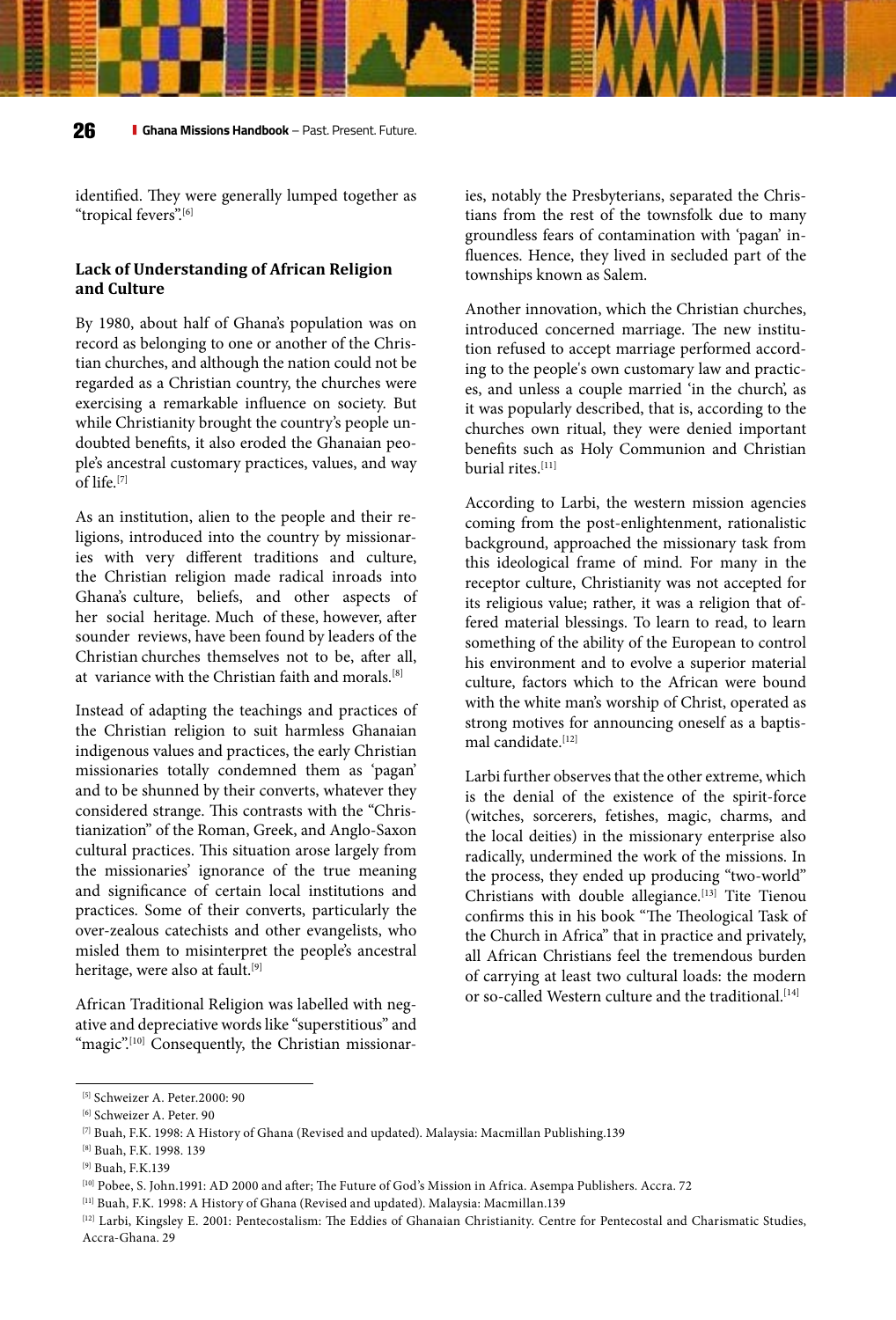**Ghana Missions Handbook** – Past. Present. Future. **27**

#### **Paternalism**

Increasing financial paternalism and accompanying Westernization of the gospel are the two most critical issues facing world missions today.[15] Paternalism is the interference of a state or an individual with another person, against their will, and justified by a claim that the person interfered with will be better off or protected from harm.<sup>[16]</sup> The analysis of paternalism involves a limitation on the freedom or autonomy of some agent.

Many mission agencies in Ghana have had to depend on foreign support to operate and to maintain their missionaries. Subsequently, this has sometimes led to donors prescribing what their donations should be used for against the real and most important need on the ground. Increasing financial paternalism creates dependency. It denies the wholeness of the individual and ultimately leads to his or her bondage and suppression. There can be no genuine reciprocity between individuals or groups when one of them treats the other like a child. Unfortunately, due to various constraints, notably the economic hardship, missionaries and mission agencies have been trapped in this web of control by the donor agencies. This to a large extent has stifled the progress of missions in Ghana.<sup>[17]</sup>

#### **Lack of Relevant Training**

Indigenous mission societies that sprang up as offshoots of western missionary efforts in Africa, either saw little need for relevant missionary training, did not have the relevant missionary training or did not have the know-how to prepare the staff adequately before sending them out to the mission field.[18] The practice was to send anybody who had the call for ministry regardless of the nature of the ministry, to a Bible school for training, where available. In most cases, the students of the Bible Schools and Seminaries were equipped for pastoral work in organized church denominations rather than in rugged missionary work which the African mission field demands. The effect was that Christian workers who were trained in the Bible schools plunged into missions and were ill-equipped for the challenges they faced on the field.[19]

The new sending agencies in Africa, mostly from a Pentecostal background as a result of charismatic revival in the institutions of higher learning, were modelled after faith missions of the early European missions. These African missions, like the Pentecostals, did not grasp the need for training or patient, careful selection of missionary candidates. Furthermore, many of these new sending agencies were being led by directors who themselves did not go through any form of training to prepare and equip them for their work, especially in cross-cultural settings.

Most agencies did not require any form of training, but rather saw the training period as a waste of time, while souls were perishing in heathen lands. They felt that all that missionaries needed was knowledge of the Bible, to be able to tell sinners that Jesus loved them and that He came to save them from their sins. Armed with Bible knowledge, Christian workers moved out in faith and zeal to send many hundreds of workers to mission fields in and around Africa. Some agencies recruited indiscriminately, without references to individual qualifications or the home church, and without missionary training.

Many missionaries have gone out not only without the necessary skills, but also without adequate field supervision, mentoring, and appropriate care. In fact, in some cases, missionaries went out by themselves to unreached and very difficult areas. This approach has done more harm than good. Some of these untrained missionaries crashed woefully and returned home broken. Others who managed to weather the storms and who stayed on "ruined" the work and shut the door to subsequent missions.

95

<sup>[13]</sup> Larbi, Kingsley E. 2001: 29.

<sup>[14]</sup> Tienou, Tite.1990: The Theological Task of the Church in Africa. African Christian Press, Achimota, Ghana. 22

<sup>[15]</sup> Kornfield, William J. 1997: What has our Western Money and our Gospel wrought. Editorial of Mission Frontiers (January-February). Frontiers. Pasadena. 1

<sup>[16]</sup> Dworkin, Gerald. 2002: Paternalism: Stanford Encyclopedia of Philosophy: http://mb-soft.com/believe/ indexa.htm

<sup>[17]</sup> Dokunor, Sampson: President GEMA (Interview). 12-7-04.

<sup>[18]</sup> Famonure, Naomi.2002: Doing Member Care Well; Member Care for African Mission Personnel. William Carey Library. Pasadena.

<sup>[19]</sup> Famonure, Naomi. 95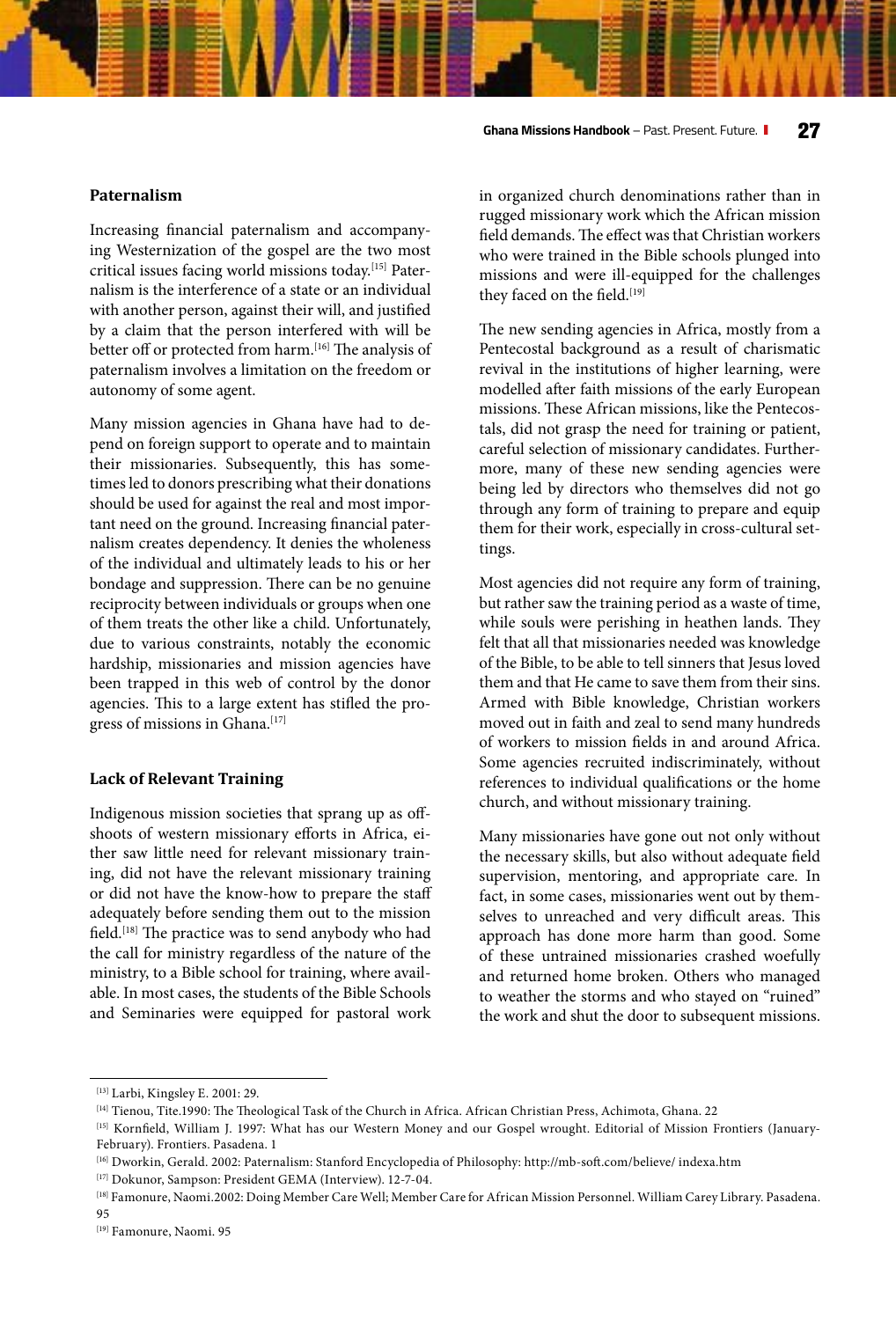#### **Syncretism**

Paul G. Hiebert, who had served as a professor of Anthropology and South Asia studies at the Fuller Theological Seminary defined syncretism as the mixture of old meanings with the new so that the essential nature of each is lost.[20] Syncretism is also the process by which elements of one religion are assimilated into another religion resulting in a change in the fundamental tenets or nature of those religions. It is also the union of two or more opposite beliefs so that the synthesized form is a new thing. It is not always a total fusion but maybe a combination of separate segments that remain identifiable compartments. Originally a political term, "syncretism" was used to describe the joining together of rival Greek forces on the Isle of Crete in opposition to a common enemy.[21]

Heibert explained that the major cause of syncretism is when the Christian message is translated into the native forms without the thought of preserving the original meaning. He drew the line between Syncretism and Indigenization, which is careful preservation of the meaning of the Gospel even as it is expressed in native forms.[22]

This was one of the major challenges that the early missionaries had to contend with; the syncretistic nature of African Christianity. Debrunner described such as living in a partly disillusioned world as semi-sophisticated bands of people, searching for new ideals and new forms of religions. These people remained Christians at heart, whilst at the same time vigorously pursuing material advantage and succumbing to crude superstition -cruder than that of old pagans.[23] He quotes some Basel missionaries as saying, "We suffer from the evil influence of lapsed Christians in Akwapim and of elements attracted by the possibilities of making money. Among the congregation, lack of discipline and conformity with the world is spreading…"[24]

According to Larbi, anybody who knows African Christians intimately would know that no amount of denial on the part of the church will expel the belief in supernatural powers from their minds, and he becomes a hypocrite who in official church circles pretends to give the impression that he does not believe in these things, while in his private life he resorts to practices which are the results of such beliefs.[25]

The 21st-century edition of Operation World reveals that over 64% of Ghanaians call themselves Christians, but only 40% have links with a church and only 12% are regular church attendees. African traditional world views and practices, the researcher noted, have gone hand-in-hand with the claim of being Christian.<sup>[26]</sup>

African traditional religion practitioners, like the Hindus, believe that all religions lead to God, implying thereby that there is no need to change from one religion to another.[27] It is therefore not surprising that much of the practical evangelical Christianity in Africa is described as being terribly syncretistic. [28] It was perhaps this frustration that led the Rev. Hendrik Velse to say that, "it was often a futile exercise attempting to convert an adult whose links with the traditional society were almost inseparable."<sup>[29]</sup> The syncretic lifestyle of the Efutu people could be the reason why ten years after the massive conversion at Efutu in 1503, nothing seemed to have remained.[30]

The challenge of split allegiance or double allegiance to two or more religious sects amongst the people of Ghana was further confirmed in Kwame Nkrumah's autobiography published in 1959 when he wrote: "Today I am a non-denominational Christian and a Marxist socialist and I have not found any contradiction between the two."[31] This, Pobee finds very misleading and a misunderstanding of what the two sects stand for.

<sup>[20]</sup> Heibert, G. Paul. 1981: Perspectives on the World Christian Movement. William Carey Library. Pasadena. 378

<sup>[21]</sup> Imbach, S.R. Syncretism: http://mb-soft.com/believe/indexa.html. Elwell Evangelical Dictionary.

<sup>[22]</sup> Heibert, G. Paul. 378

<sup>[23]</sup> Debrunner, W. Hans: 1967. 256

<sup>[24]</sup> Debrunner, W. Hans: 1967.258

<sup>[25]</sup> Larbi, Kingsley E. 2001: Pentecostalism: The Eddies of Ghanaian Christianity. Centre for Pentecostal and Charismatic Studies, Accra-Ghana. 29

<sup>[26]</sup> Johnstone, Patrick. 2001: Operation World. Paternoster Lifestyle. Cumbria. 274

<sup>[27]</sup> Christian witness to Hindus [The Lausanne Committee for world Evangelism.] Perspective on the world Christian movement.edited by Ralph .D. Winter and Steven .C. Hamthorne). 645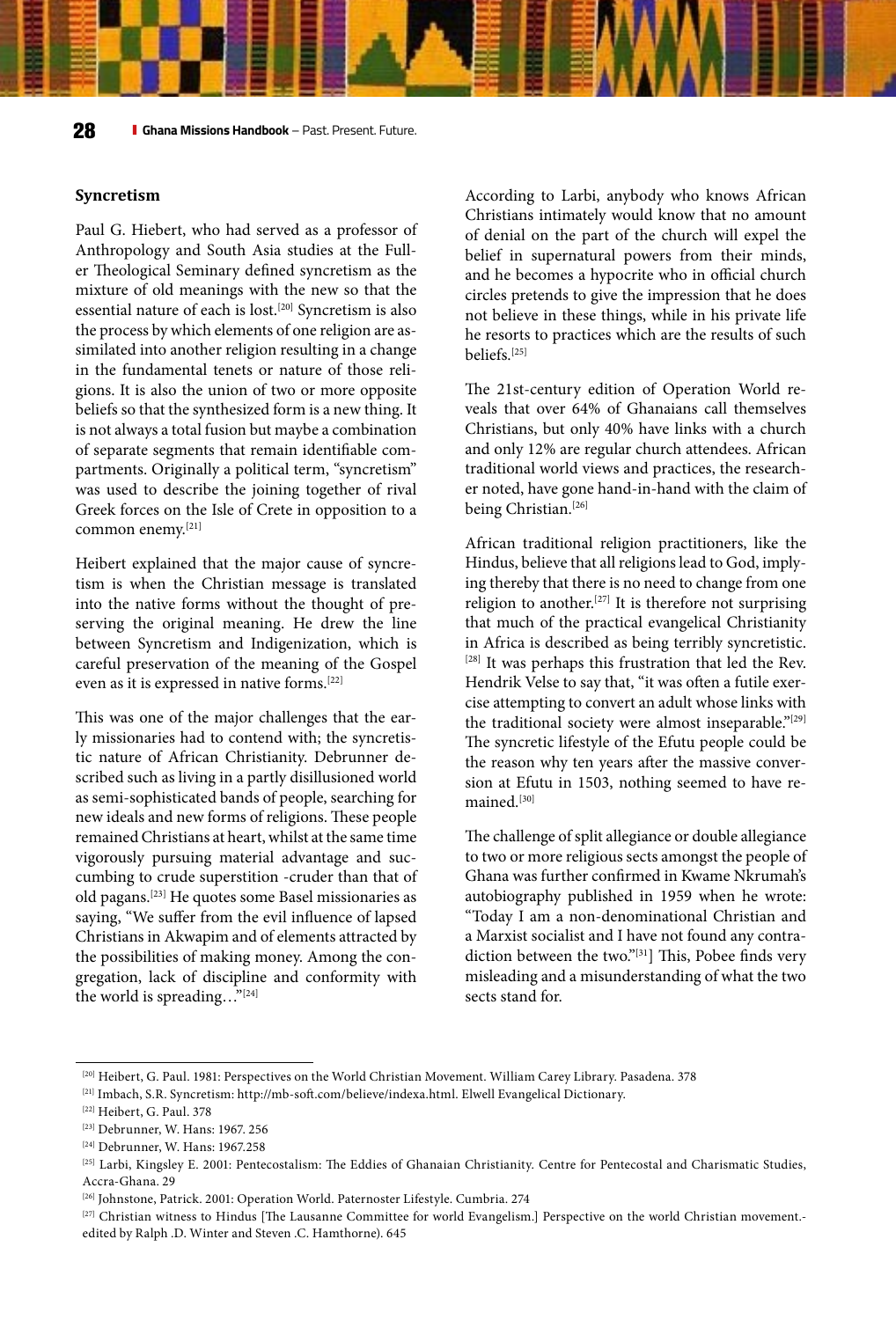#### **Challenges Today**

Commenting on the modern-day missionary challenges, Todd M. Johnson in his publication, "Christianity at 2000: Changes Today, Challenges Tomorrow", notes that; the challenges faced by new missions of the 21st century are legion. The world of AD 2000 is radically different from that of 1900. The overconfidence exhibited early by secular leaders of the Enlightenment Project has been completely deflated by the collapse of communism and general loss of faith in science and the idea of inevitable progress.[32]

Johnson asserted that Christian theologians and mission leaders who borrowed heavily from this paradigm find themselves at a crossroads. Although some advocate an even stronger "modern" approach, many see the changing times as corrective to the overconfidence of 20<sup>th</sup>-century strategies.<sup>[33]</sup>

Some see the ethos of 20th-century mission creeping into 21st-century initiatives. First is the tendency to convene big conferences with impressive slogans, in which the implications of the slogans are not always seriously addressed.<sup>[34]</sup>

Second, the hoped-for century of church union has become one of schism and lack of co-operation. If anything, hundreds of new organizations have emerged, each with its own independently stated plans.[35]

Third, the number of missionaries available for frontier missions may be impacted by an increasing uneasiness over the efficiency of Christianity in "already discipled" peoples.[36]

Fourth, short-term mission efforts are now a driving force in missions. Although this means that more Christians are exposed to mission fields, it seems to be having the effect of injecting a short-term emphasis into long term church planting strategies.

Fifth, although much has been learned about contextualization of the gospel, emerging short term mentalities foreshadow a de-emphasis on language and culture learning, which are still the backbone of the foreign missionary enterprise.

#### **Conclusion**

David Nii Anum Kpobi gave some reasons for the failure of some of the early missionaries and chaplains. This was the fact that they worked under various constraints. Also, many of them simply had no interest in evangelizing the local people.[37] However, there is no doubt that some of them were filled with genuine Christian zeal for the propagation of the Gospel.[38] These zealous ones, however, happened to come at a time when trade offered more attractive benefits than preaching of the Gospel.<sup>[39]</sup> The Europeans on the coast did not only become involved in the gold trade; they also sought to control it. This was no doubt, resented by the local people. It was almost impossible for the Africans to distinguish between the European trader and the missionary.<sup>[40]</sup>

Closely related to this set-back was the method of beginning evangelism from the Royal Court, with the hope that when the King gets converted, the masses would also follow. This strategy turned out to be very intrusive to the Africans. It was perceived as an attempt to dominate the political life of the people. It was clear that they underestimated the strength of traditional religions. The missionaries resented to some extent the very culture of the people and considered drumming and dancing, for example, as serious offenses.<sup>[41]</sup> They held the view prevalent at that time, that the Africans had no idea about God, and would therefore gladly accept the Gospel without questioning.<sup>[42]</sup>

Agbeti's appraisal in his book; "West African Church History" confirmed that most of the early

<sup>[28]</sup> Tienou, Tite.1990: The Theological Task of the Church in Africa. African Christian Press, Achimota, Ghana.22

<sup>[29]</sup> Kpobi, N.A. David.1953: Missions in Chains. UitgeverijBoekencentrum, Zoetermeer. 146

<sup>[30]</sup> Debrunner, W. Hans: 1967.A History of Christianity in Ghana. Waterville Publishing House.19

<sup>[31]</sup> Pobee, S. John.1980 Kwame Nkrumah and the Church in Ghana (1949-1966). Asempa Publishers. Accra. 39

<sup>[32]</sup> Todd, Johnson M. 2002: Doing Member Care Well. William Carey Library, Pasadena.35-36

<sup>[33]</sup> Todd, Johnson M. 2002: Doing Member Care Well. William Carey Library, Pasadena.35-36

<sup>[34]</sup> Todd, Johnson M. 2002:35-36

<sup>[35]</sup> Todd, Johnson M. 2002:35-36

<sup>[36]</sup> Todd, Johnson M. 2002:35-36

<sup>[37]</sup> Kpobi, N.A. David.1953: Missions in Chains. Uitgeverij Boekencentrum, Zoetermeer. 48

<sup>[38]</sup> Kpobi, N.A. David. 1953: 48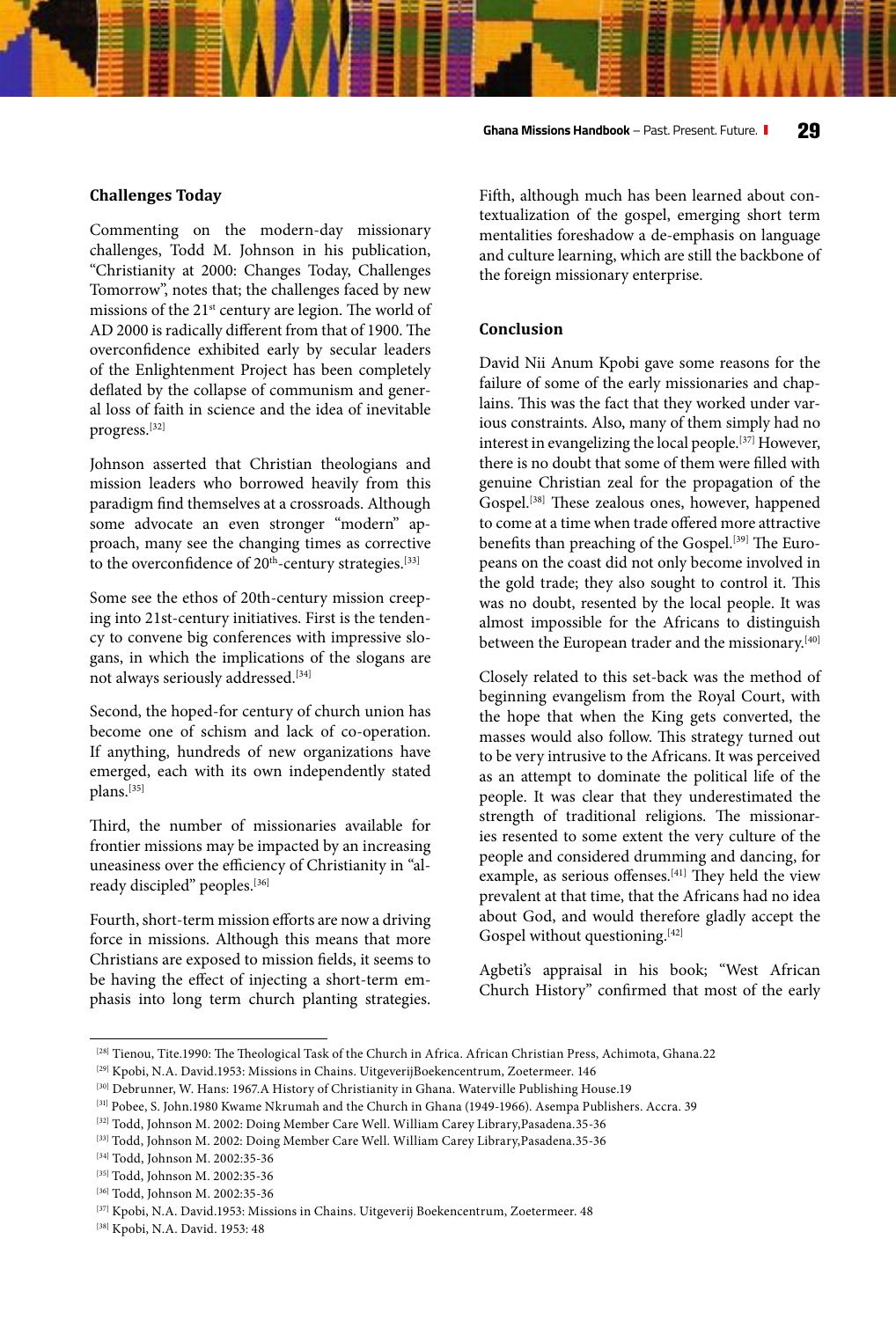missionaries thought and believed that the African had no religion of his own. Consequently, they (the missionaries) felt divinely called to take their Western Religion and civilization to Africa.

This Western derogatory attitude has been clearly articulated in this German hymn, translated into Ewe, specially composed, for mission fields in India, Africa, and non-Western countries.

*Nu nyuigeowo so gbo Le nutomawo me. Anyigbaya nyonuto Gake ameawo gble. Mawufedomenyonyo Gba go de wodzidzro Ati kple kpe wosubo, Womenya Mawu O.[43]*

This verse may be paraphrased in English as: "In those regions (Africa and India) the land is fertile, but the inhabitants are corrupt; may they have a share in God's grace; they worship wood and stone, they do not know God (they have no religion)." From this so-called depraved nature, the Western missionaries, regarding themselves as superior people, felt called to deliver the Africans. Therefore, they composed and sang:

*Can we, whose souls are lighted With wisdom from on high. Can we, to men benighted The lamp of life deny. Salvation! O salvation! The joyful sound proclaim, Till each remotest nation Has learned Messiah's name.[44]*

Thus from the foregoing, it may be concluded that the Western missionaries risked their lives to come to Africa because of the derogatory and poor image they had about Africans.<sup>[45]</sup>

They paid little attention to the socio-cultural factors that play a very important role in missionary communication. Not much was done to present Christianity in a way that would appeal to the Africans. According to Kpobi, the uncompromising attitude of Christian theology at the time was the reason for their attitude towards traditional religion. He was, however, of the opinion that they would have achieved more positive results if they had regarded the African religion as a preparation for the coming of the gospel.<sup>[46]</sup>

**Godwin Kofi Ahlijah** is the author of "The Baton-Addressing the Failures and improving the Effectiveness of Missions in West Africa." He is the founder and Executive Director of Meaningful Life International, the CEO of the Doron Medical Center, and the Lead Pastor of the Harvest Mission Chapel Assemblies of God Church. He also serves as the Director for Advocacy and Strategic Partnerships of the Ghana Evangelical Missions Association (GEMA). He is a graduate of the University of Cape Coast, the International Theological Seminary, and the Ghana Institute of Management and Public Administration (GIMPA) where he received Master of Arts degrees in Theology and Governance, and Leadership respectively. He also obtained his Ph.D. in Organizational Leadership from Regent University, Virginia Beach, USA. Godwin is married to Lenusia, a Family Medicine Specialist, and they are blessed with a lovely daughter- Dorinda.

<sup>[39]</sup> Kpobi, N.A. David. 1953: 48

<sup>[40]</sup> Kpobi, N.A. David. 48

<sup>[41]</sup> Schweizer A. Peter.2000: Survivors on the Gold Coast. Smartline Publishing House. Accra.79

<sup>[42]</sup> Kpobi, N.A. David. 48

<sup>[43]</sup> Agbeti, Kofi J.1986: West African Church History. Leiden E.J. Brill. Netherlands. 161

<sup>[44]</sup> Agbeti, Kofi J.1986: West African Church History. Leiden E.J. Brill. Netherlands.161; see also Methodist Hymn Book Number 801. [45] Agbeti, Kofi J.1986: West African Church History. Leiden E.J. Brill. Netherlands.161; see also E.P Church Hymn book Number 166 in Ewe.

<sup>[46]</sup> Kpobi, N.A. David.1953: Missions in Chains. UitgeverijBoekencentrum, Zoetermeer. 48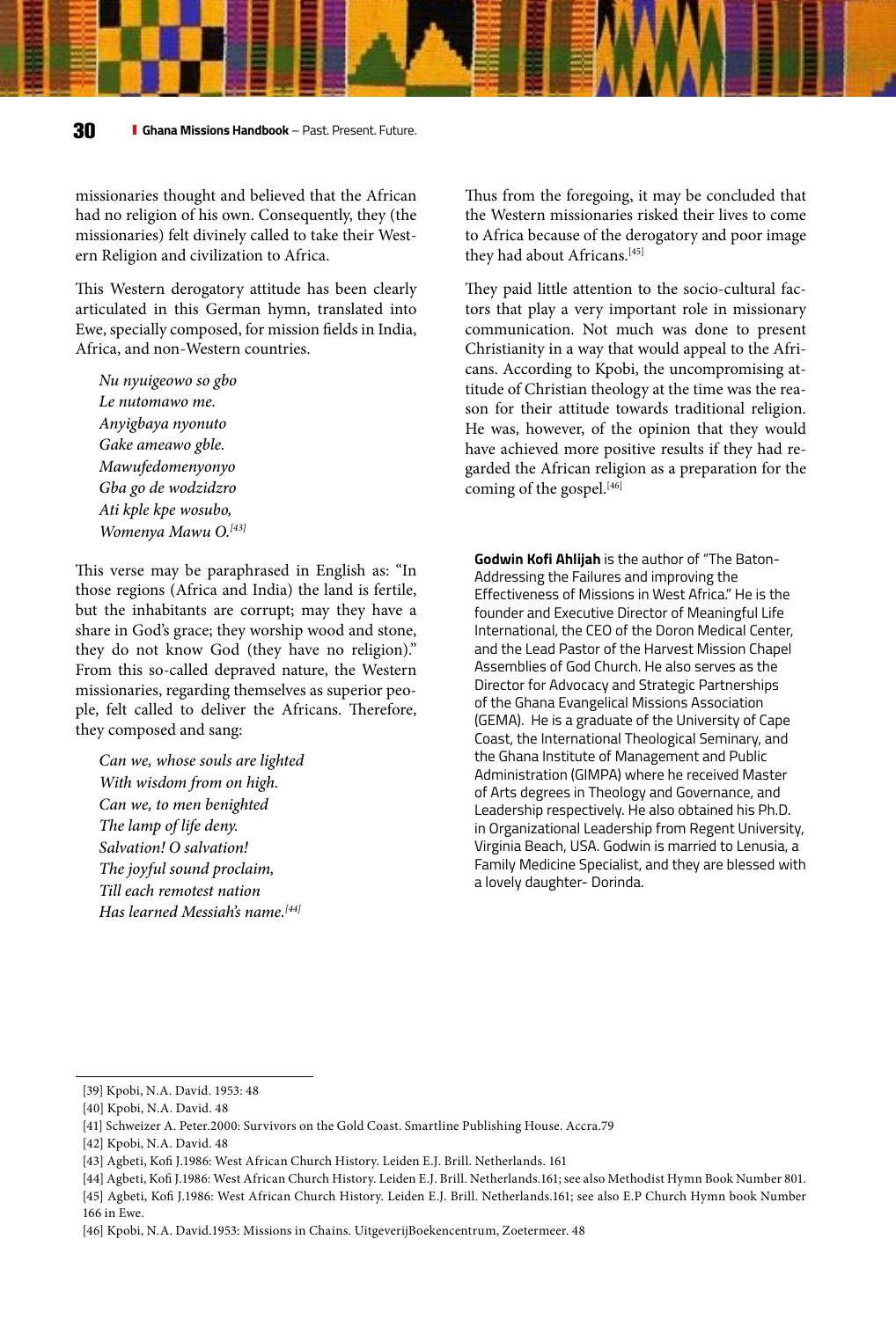## **SUCCESS 24 – THE FIRST "BLACK" MISSIONAR-IES TO GHANA AND THE MOVE THAT TURNED THE BASEL MISSION AROUND**

#### **Mawunyo Kuuku Win-Tamaklo**

If if on the Gold Coast, which is modern-day Ghana, was very threatening for foreign missionaries. Four young men who were trained by the Basel missionary society were sent to the dan-Ghana, was very threatening for foreign missionaries. Four young men who were trained ish protectorate of Gold Coast.<sup>[1]</sup> These men were supposed to be the future of mission work in Africa. In 1828 on December 17, these four young hopeful missionaries arrived at the Gold Coast. Unfortunately, they caught the climate fever and all died.

Despite this unfortunate situation, three other men signed up to serve their Lord overseas. Of the three, Andreas Riis was the lone surviving missionary in Gold Coast. His friends died due to the wild kill of malaria fever. He was determined to make it as a missionary on the gold coast. His determination was soon attacked by the fever, which he submitted to local treatment and got well.<sup>[2]</sup> It is interesting to note that all these missionaries served in the coastal areas, but after a short while, they passed away. Andreas Riis seemed to be able to relate better with the locals. He criticized his mates for not taking the time to understand their new location.[3] In this article, we will take a look at how the Basel missionaries succeeded in their mission despite the previous failures they had encountered.

Before this work by the Basel missionary society in the Gold Coast, the Moravians attempted to bring the gospel to the Gold Coast. In an article by Daws Mark (2003), Dr. Antwi commented,  $[4]$  that as early as 1735, the Moravians of Herrnhut in Saxony, Germany, brought in an inhabitant of Gold Coast and trained him at the University of Copenhagen but on his return, he could hardly speak his mother tongue. Andreas Riis however was revolutionary; according

to Dr. Amtwi, "He became an African to Africans."

Andreas Riis decided to move the mission from the coastal area where he only served the Danes to a much healthier region of the country, Akropong. His move was successful even though it was fought for many reasons. Andreas was the people's man. Like any missionary who thirsts for souls to be won, He did all he could to reach the local people of Akropong. His life and methods have come under heavy criticism, but he was hungry for what he wanted to see, that locals were Christianized. He tried his best to expand the mission but it was not successful. He couldn't account for even a soul for eight good years on the gold coast. The Basel mission society decided, it was time to close the missionary endeavor. They called Riis to return to Switzerland.<sup>[5]</sup>

Upon returning, he made a case for a group of people he felt were better fitted for such a mission field. He requested that the freed slaves in the West Indies be recruited and sent to the Gold Coast, and that, it may work. The mission was convinced that somehow in bringing freed Africans from the West Indies to do the work of evangelizing Gold Coast, they will turn from their ways and accept the gospel. [6] The Basel Mission was convinced and sent Riis to Jamaica in 1842 to recruit freed slaves who were evangelicals for his Gold Coast mission.

Is it possible that some mission fields are currently not responding because of the kind of people there? Andreas Riis became a local. He ate their food and learned the language. It still didn't work. But How did the people see him? It is worthy to note that Ri-

 <sup>[1]</sup> Nana Opare Kwakye, A. (2018). Returning African Christians in Mission to the Gold Coast. Studies in World Christianity, 24(1), 25-45.

<sup>[2]</sup> Quartey, S. (2007). Missionary practices on the Gold Coast, 1832-1895. Cambria Press.

<sup>[3]</sup> Quartey, S. (2007). Missionary practices on the Gold Coast, 1832-1895. Cambria Press. Page 61

<sup>[4]</sup> Daws Mark (2003) contributed by Daniel J. Antwi. A Ghanaian church built by Jamaicans. published: Tuesday | October 7, 2003

<sup>[5]</sup> Quartey, S. (2007). Missionary practices on the Gold Coast, 1832-1895. Cambria Press.

<sup>[6]</sup> Quartey, S. (2007). Missionary practices on the Gold Coast, 1832-1895. Cambria Press.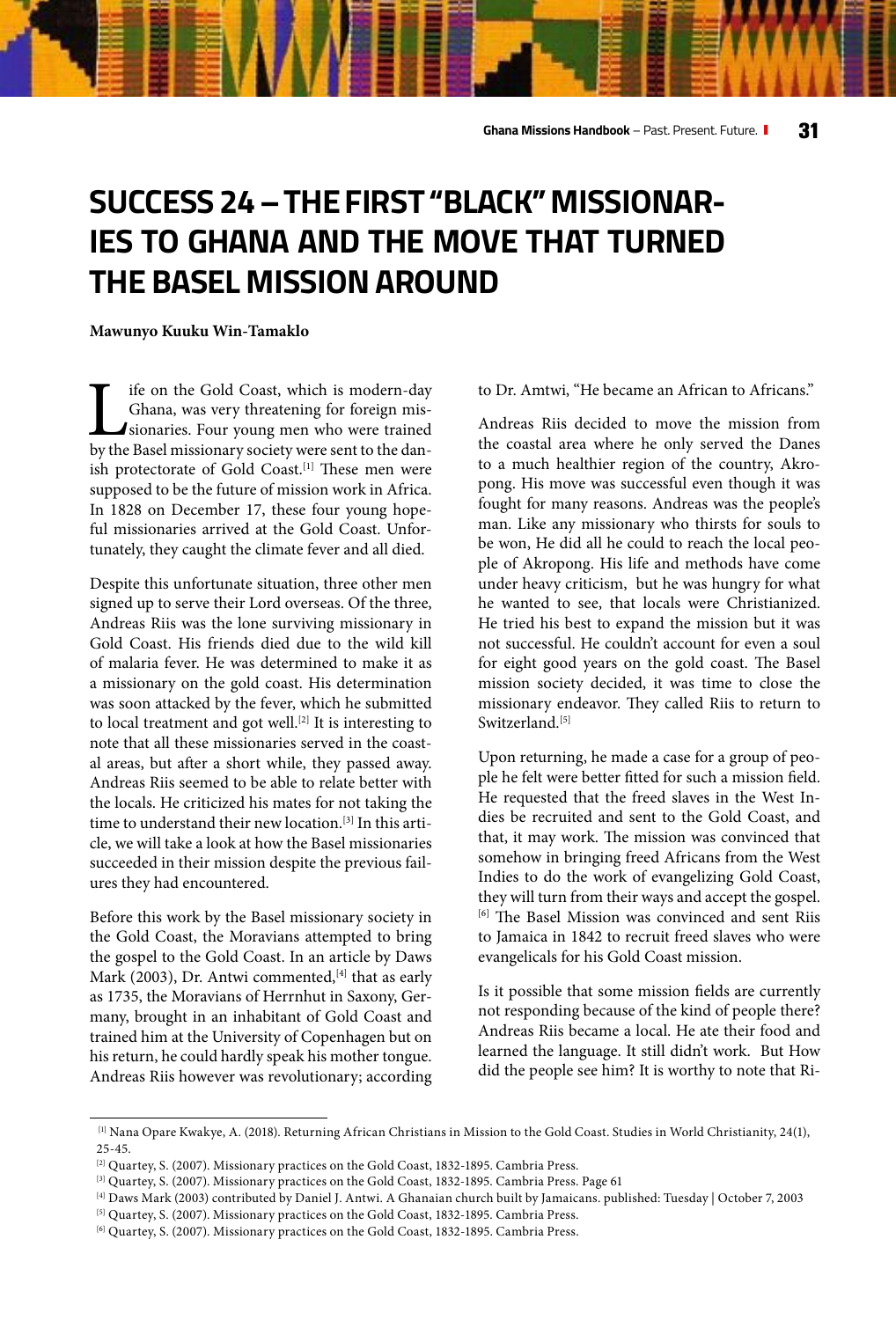is's idea to include the freed slaves from West Indies was because of a comment made by the then Paramount Chief of Akropong, Nana Addo Dankwa. In his words, he said this: "When God created the world, He made a book for the white man and juju for the black man. But if you could show me some Black man who could read the white man's book, then we would surely follow you"<sup>[7]</sup> This became his mission, to bring black men who could not only read what the Chief called 'the white man's book', but black men who also knew God.

When Riis arrived on the island of Jamaica, he met with a Moravian superintendent minister, Rev. Jacob Zorn who had founded a school to train Christian missionaries for Africa.[8] This is when preparation meets appointment. Riis traveled all through the island to convince people to get on board this mission endeavor. Riis was a man with a zeal for the work of missions. If he couldn't succeed, then he was ready to succeed in another way. What a way to approach the noble work of missions!Success at all costs!

He got 25 people for the mission. 24 of them were Jamaicans, and one was from Antigua. However before they left for the Gold Coast, Rev. Zorn insisted on an agreement to be established between them and the Basel missionary society. It included:

- 1. The way the Moravians worshipped and disciplined should be accepted and kept.
- 2. The West Indians were to work willingly and in return, the Basel Mission was to provide for them for the first two years.
- 3. The Basel Mission was to give them a house and land to work once a week.
- 4. If any of the West Indians after five years wanted to go back, the Basel Mission was to pay for their passage back home, except for immoral living.<sup>[9]</sup>

For the success of every missionary endeavor, the parties involved must take time to consider the nitty-gritty. This helps parties involved in the mission to have an understanding that supports the success of mission work. The Basel mission turned around.

The effect of this move turned the tables for the Basel Mission. To start with, they realized, the Jamaicans could handle the tough climate, unlike the European missionaries. The mission didn't have to worry about how fatal the mission was. Some lives were lost, but it was not as frequent as it had been with the European missionaries.<sup>[10]</sup>

Also, the simple presence of Africans who were living as Christians was a witness to the people of Akropong that they could also serve God and live for Him. This bridge was a necessity. The chasm was too great to communicate, but thanks be to God, they saw Africans who were Christians.<sup>[11]</sup>

Another effect was in the area of education, which was the main tool the mission used to reach the Gold Coast. Catherine Mulgrave and Alexander Worthy Clerk were the two of the West Indies missionaries who worked specifically in the area of education. The focus of the school was not only to educate in disciplines but also in biblical studies. Catherine Mulgrave was the pioneer of the education of girls. She started three girl's schools. One in Abokobi, Osu, and Odumase.[12] Education was a great tool in the hand of the Basel Caribbean mission. Many Indigenous people were trained through the schools, who became even better bridges to the indigenes of the Gold Coast.

Another teacher worthy of note is Rose Ann Miller. Daughter of Mary and Joseph Miller, both missionaries who were part of the 24 who turned the mission around. She was only twelve when she began to assist the leader of a girl's school in Akropong. Later on, she moved to Aburi, where she started a girls' boarding school in 1859.[13]

Imagine the souls that were brought in through

<sup>[7]</sup> Daws Mark (2003) contributed by Daniel J. Antwi. A Ghanaian church built by Jamaicans. published: Tuesday | October 7, 2003

<sup>[8]</sup> Daws Mark (2003) contributed by Daniel J. Antwi. A Ghanaian church built by Jamaicans. published: Tuesday | October 7, 2003

<sup>[9]</sup> Nana Opare Kwakye, A. (2018). Returning African Christians in Mission to the Gold Coast. Studies in World Christianity, 24(1), 25-45.

<sup>[10]</sup> Nana Opare Kwakye, A. (2018). Returning African Christians in Mission to the Gold Coast. Studies in World Christianity, 24(1), 25-45.

<sup>[11]</sup> Nana Opare Kwakye, A. (2018). Returning African Christians in Mission to the Gold Coast. Studies in World Christianity, 24(1), 25-45

<sup>[12]</sup> Nana Opare Kwakye, A. (2018). Returning African Christians in Mission to the Gold Coast. Studies in World Christianity, 24(1), 25-45.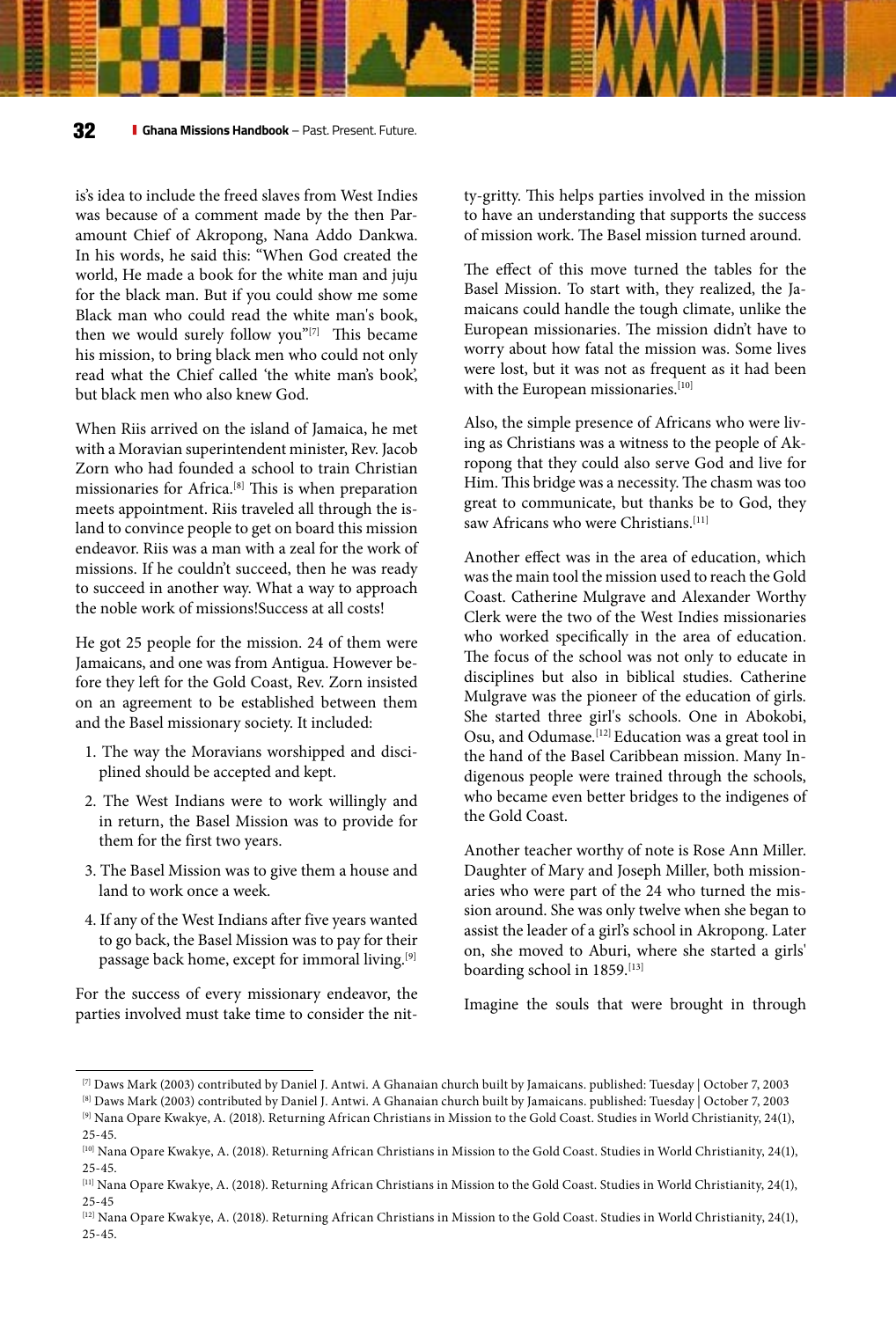#### **Ghana Missions Handbook** – Past. Present. Future. **33**

these missionary moves. Let us think through the work God used these Jamaican missionaries to do, and consider bridging the chasm by raising cross-cultural missionaries. Africans might be best suited for African fields. Much more, the indigenes of lands are best suited to reach their people.

#### **Conclusion**

Today, we have what we call the Presbyterian church, but its roots are deeply buried in the work of these 24 missionaries who sacrificed their lives to



come back home to serve God. It was not an easy task. Some of them died, others also left. But in all, by God's grace, they turned a failed mission around. The Basel Mission still influences Ghana today. These 24, though unknown, have left an indelible mark on our nation. Isn't there a cause for any such drastic action to be taken by those who desire the conversion of the nations? A decision to bridge the gap of culture, to bring the gospel to people in a language they understand. May God help give us the wisdom to bridge gaps and smooth rough edges as we embark on God's Holy Mission.

Having been saved by God's grace through faith in the atoning work of Christ, Mawunyo Kuuku Win-Tamakloe sees clearly how much God loves all people, which is the reason behind his singular passion and drive together with the Holy Spirit to reach the lost and to make disciples of all nations. He is married to his sweetheart Jessie, and together they serve the Lord as missionaries in Sunyani under Oneway ministries. He also serves 'The Heart Church' (a young local disciple making church in Sunyani) as a pastor. He hosts a weekly evangelistic radio broadcast, "the Hour of Decision", which brings the glorious gospel of Christ Jesus with power and clarity to the people of Bono region. He loves music, writes Christian songs and is a worshipper. His dream is to lead at least three million people to Christ Jesus; also, his joy is to see young believers grow to love and obey Jesus.

<sup>[13]</sup> Nana Opare Kwakye, A. (2018). Returning African Christians in Mission to the Gold Coast. Studies in World Christianity, 24(1), 25-45.